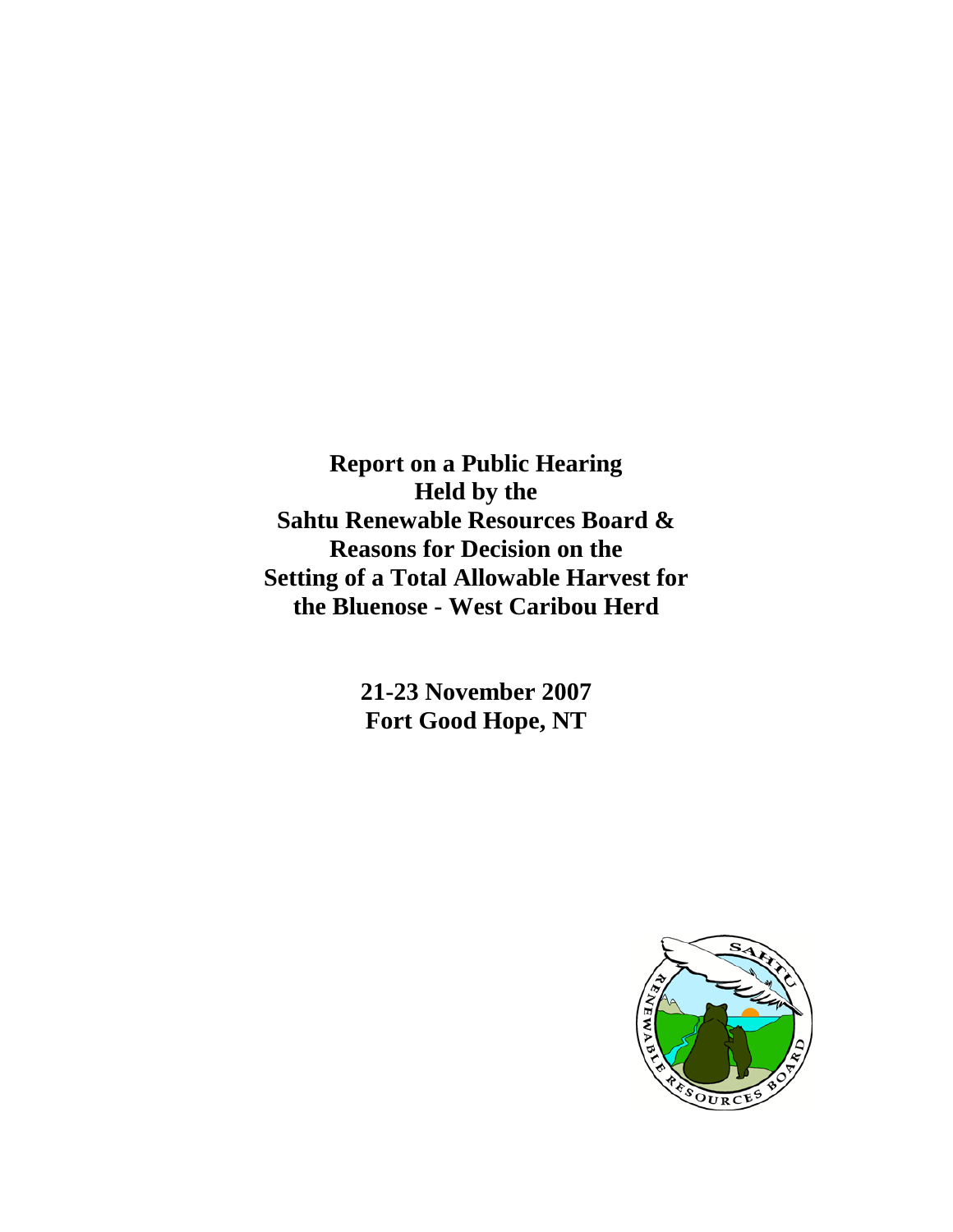## **TABLE OF CONTENTS**

| 1.               |                                                                            |    |
|------------------|----------------------------------------------------------------------------|----|
| 2.               |                                                                            |    |
| 3.               |                                                                            |    |
|                  | 3.1                                                                        |    |
|                  | 3.2                                                                        |    |
| $\overline{4}$ . |                                                                            |    |
| 5.               | WILDLIFE MANAGEMENT ADVISORY COUNCIL (NWT) AND GWICH'IN                    |    |
|                  | RENEWABLE RESOURCES BOARD BNW CARIBOU MANAGEMENT                           |    |
|                  | PROPOSALS.                                                                 |    |
|                  | 5.1 Wildlife Management Advisory Council (NWT) BNW Caribou Management      |    |
|                  |                                                                            |    |
|                  | 5.2 Gwich'in Renewable Resources Board BNW Caribou Management Proposals 14 |    |
| 6.               |                                                                            |    |
| 7.               | IS THERE A CONSERVATION CONCERN FOR THE BLUENOSE WEST                      |    |
|                  |                                                                            |    |
| 8.               |                                                                            |    |
| 9.               |                                                                            |    |
| 10.              | SRRB RECOMMENDATIONS CONCERNING A TOTAL ALLOWABLE                          |    |
|                  |                                                                            |    |
| 11.              | ADDITIONAL SRRB RECOMMENDATIONS ON CARIBOU MANAGEMENT                      |    |
|                  |                                                                            | 20 |
| 12.              | SRRB RECOMMENDATIONS ON DEVELOPMENT, HABITAT AND                           |    |
|                  |                                                                            |    |
| 13.              |                                                                            | 24 |
|                  |                                                                            |    |

# **LIST OF FIGURES & TABLES**

Table 1: [Subsistence Harvest of BNW Caribou in the Sahtu](#page-16-1) ........................................... 17

# **LIST OF APPENDICES**

| APPENDIX A Chronology of Events since the 2005 Photo-Census of the BNW 25 |  |
|---------------------------------------------------------------------------|--|
|                                                                           |  |
| APPENDIX C Wildlife Management Advisory Council (NWT) & Gwich'in          |  |
| Renewable Resources Board BNW Caribou Recommendations 37                  |  |
|                                                                           |  |
|                                                                           |  |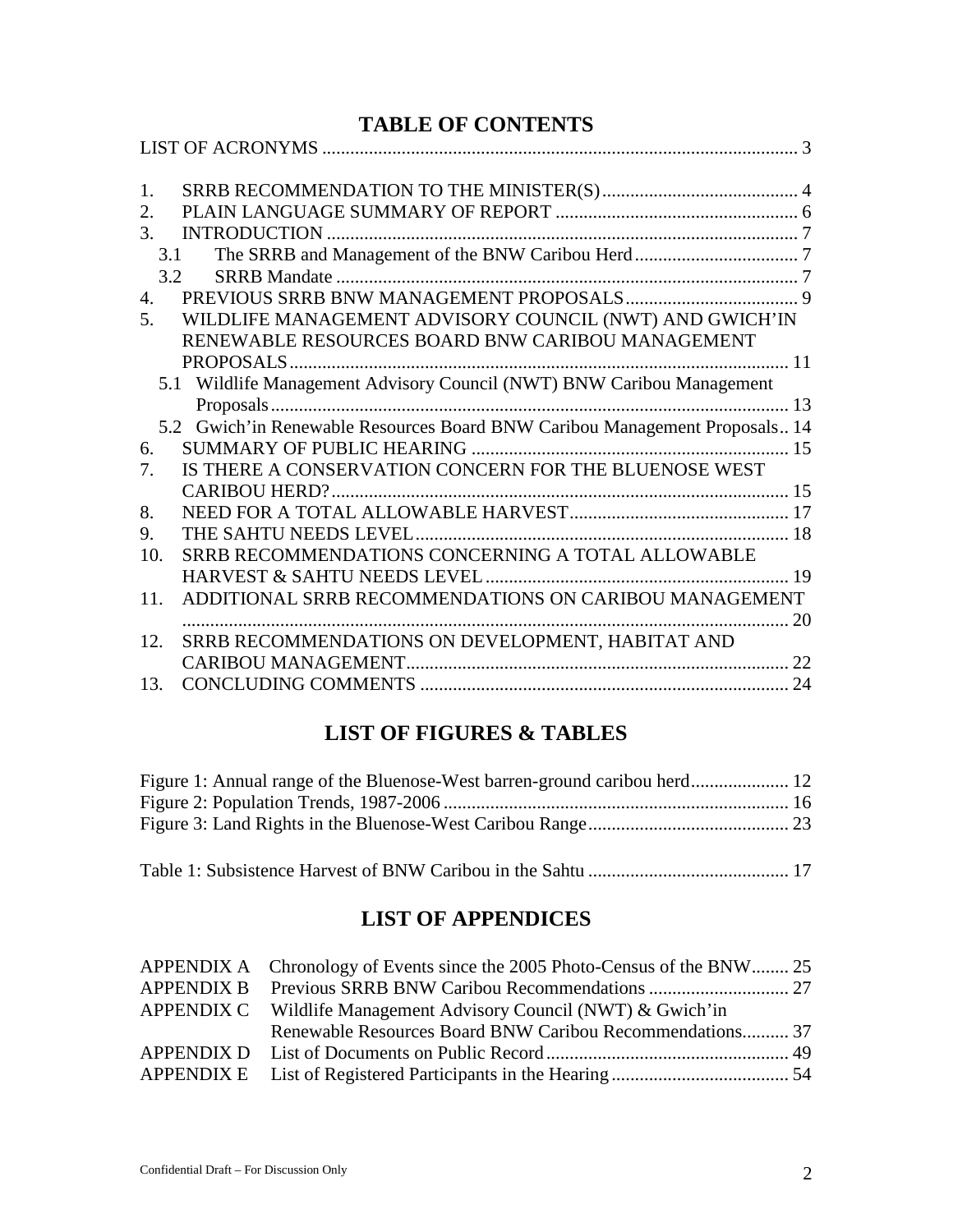# <span id="page-2-0"></span>**LIST OF ACRONYMS**

| <b>BNW</b>   | Bluenose-West                                               |
|--------------|-------------------------------------------------------------|
| <b>ENR</b>   | Environment & Natural Resources                             |
| <b>GNWT</b>  | Government of the Northwest Territories                     |
| <b>GRRB</b>  | Gwich'in Renewable Resources Board                          |
| <b>GSA</b>   | Gwich'in Settlement Area                                    |
| <b>HTC</b>   | Hunters and Trappers Committee                              |
| <b>INAC</b>  | Indian and Northern Affairs Canada                          |
| IR           | <b>Information Request</b>                                  |
| <b>MVRMA</b> | Mackenzie Valley Resource Management Act                    |
| <b>NWT</b>   | <b>Northwest Territories</b>                                |
| <b>RRC</b>   | Renewable Resource Council                                  |
| <b>SLWB</b>  | Sahtu Land & Water Board                                    |
| SNL          | Sahtu Needs Level                                           |
| <b>SRRB</b>  | Sahtu Renewable Resources Board                             |
| <b>SSA</b>   | Sahtu Settlement Area                                       |
| <b>TAH</b>   | <b>Total Allowable Harvest</b>                              |
| WMAC (NWT)   | Wildlife Management Advisory Council, Northwest Territories |
|              |                                                             |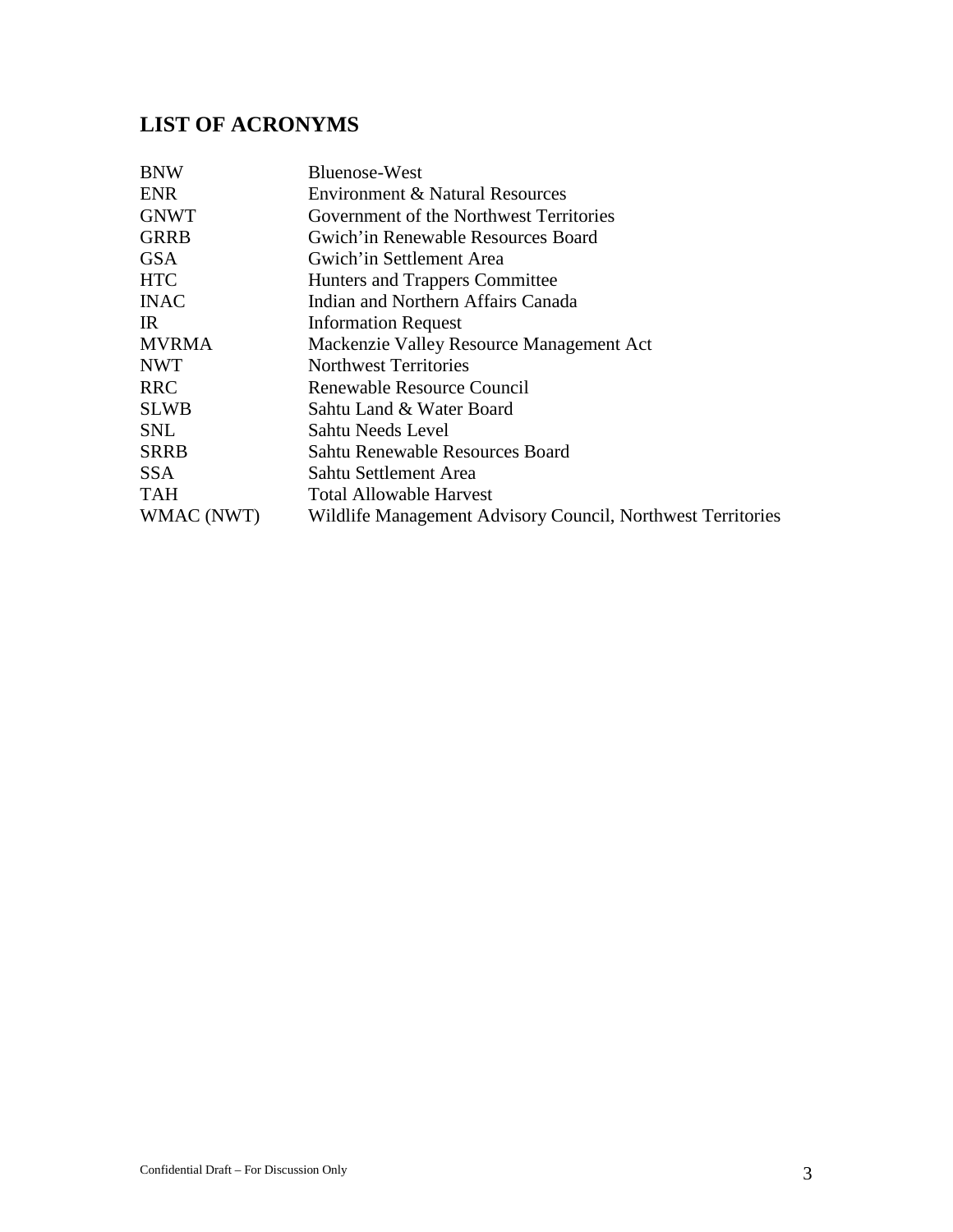### <span id="page-3-0"></span>**1. SRRB RECOMMENDATION TO THE MINISTER(S)**

Hon. Michael Miltenberger, Minister, Environment & Natural Resources, Government of the Northwest Territories

Hon. Chuck Strahl, Minister, Indian and Northern Affairs Canada, Government of Canada

As required by the Sahtu Dene and Métis Comprehensive Land Claim Agreement, Section 13.8.21 (b), the Sahtu Renewable Resources Board conducted a public hearing 21-23 November 2007 in Fort Good Hope, NT to hear from all affected and interested parties about establishing a Total Allowable Harvest to reduce harvesting on the Bluenose-West caribou herd. The hearing provided a wide range of interested parties an opportunity to express their views on barren-ground caribou management in the Sahtu Settlement Area. Information related to the hearing can be found on the SRRB's Public Registry at: [www.srrb.nt.ca.](http://www.srrb.nt.ca/)

The Sahtu Renewable Resources Board wishes to provide the following recommendations concerning a Total Allowable Harvest and Sahtu Needs Level for the Bluenose-West herd as well as additional recommendations about caribou management to the Department of Environment & Natural Resources:

- 1. A Total Allowable Harvest of 4% should be set for the Bluenose-West caribou herd.
- 2. The harvest of Bluenose-West caribou should be biased toward bulls.
- 3. A Sahtu Needs Level should be established and allocated to Sahtu communities based on their average share, since 2005, of total harvests of BNW caribou.
- 4. The Sahtu Needs Level should be enforced and monitored.
- 5. The current muskox quotas in the Sahtu Region should be increased.
- 6. There should be increased conservation education in the Sahtu communities.
- 7. Ensure caribou harvest data is obtained from the three communities in the Sahtu that harvest Bluenose-West caribou.
- 8. There should be increased management efforts on alternative game.
- 9. Every effort should be made to ensure community participation in management studies.
- 10. Barren-ground caribou hunting zones in the Sahtu should be modified to reflect herd specific management.
- 11. The most current population management techniques should be brought to bear in making management decisions on the Bluenose-West herd.

The Sahtu Renewable Resources Board wishes to provide the following recommendations about development, habitat, and caribou management to Indian & Northern Affairs Canada:

- 1. Conditions on land use and water licenses should reflect the need to minimize disturbance and protect caribou habitat.
- 2. Caribou protection measures must be updated and implemented where practical.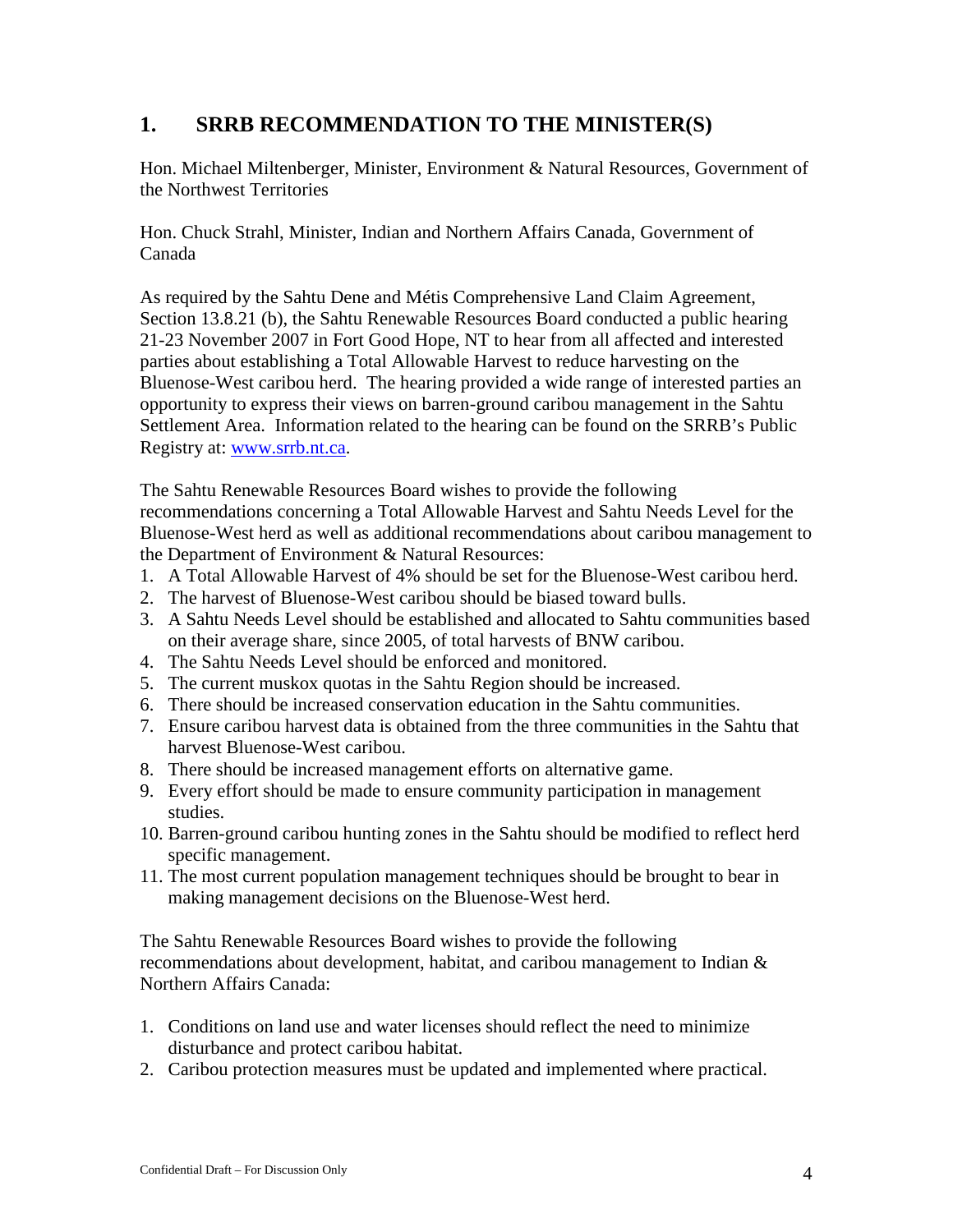Upon completion of the 2009 photo-census survey, the SRRB will review the survey results and any additional information available at that time to determine whether or not to modify, add to, or remove the above recommendations.

The Sahtu Renewable Resources Board looks forward to working with other wildlife management Boards, the Department of Environment and Natural Resources and Indian and Northern Affairs Canada to address this important wildlife issue.

Respectfully yours,

Walter J. Bayha Chair, Sahtu Renewable Resources Board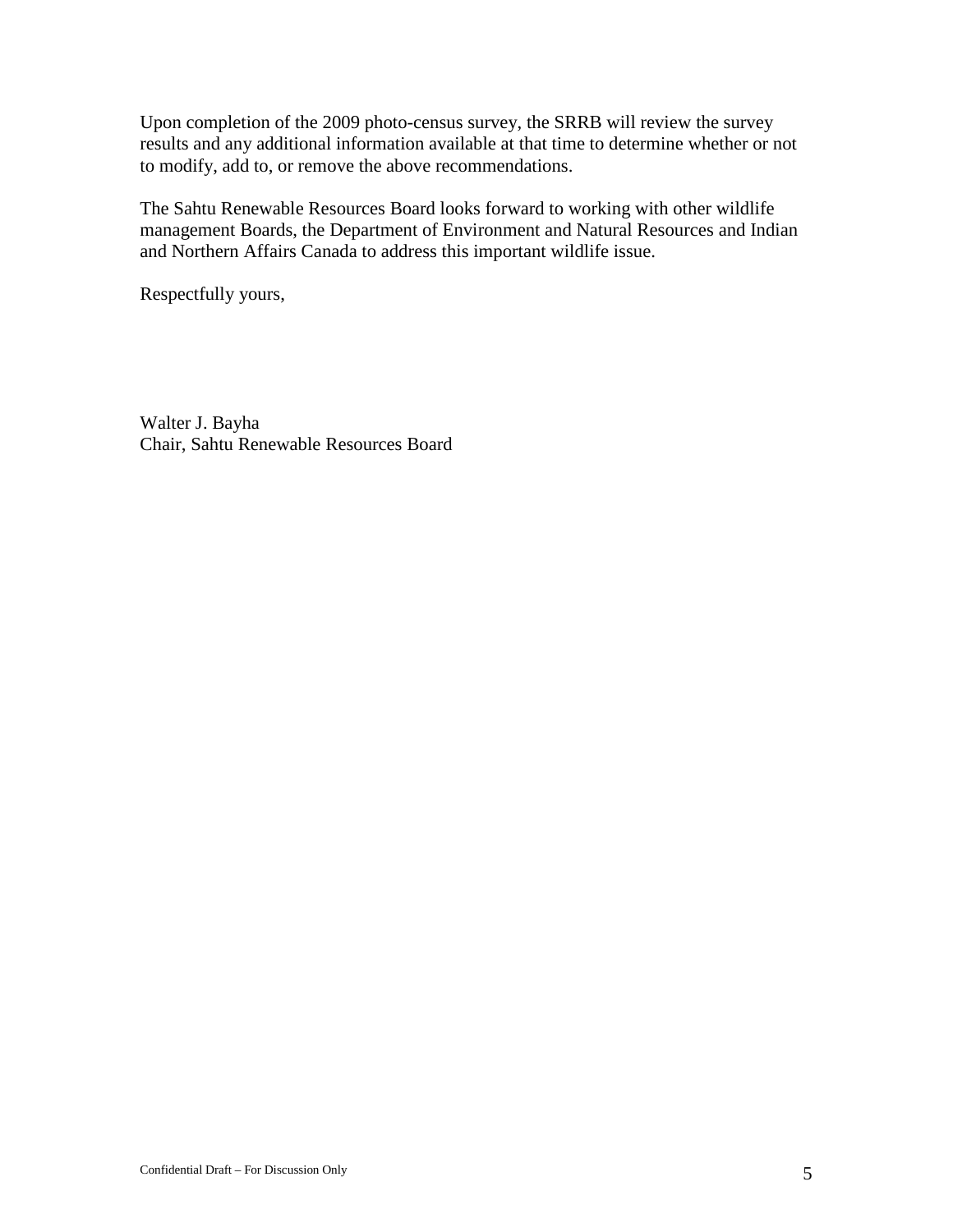### <span id="page-5-0"></span>**2. PLAIN LANGUAGE SUMMARY OF REPORT**

The Sahtu Renewable Resources Board (SRRB) is responsible for wildlife management in the Sahtu Settlement Area and shares responsibility for monitoring and managing the Bluenose-West (BNW) caribou herd. In 2006, the Government of the Northwest Territories (GNWT), Department of Environment and Natural Resources (ENR), reported that, in their view, the BNW herd had declined significantly and that urgent management actions were required. Despite recommendations made by the SRRB and other wildlife management authorities, the BNW herd continued to decline and ENR requested that a Total Allowable Harvest (TAH) be considered. The SRRB complied with section 13.8.21(b) of the Sahtu Agreement and held a public hearing in Fort Good Hope November 21-23, 2007. Sahtu community Renewable Resource Councils (RRCs), First Nations, Elders, and ENR provided presentations and were given opportunities to question other presenters and comment.

The SRRB has concluded, based on all available evidence, that a serious conservation issue exists and that a TAH and a Sahtu Needs Level (SNL) must be established to address the declining BNW herd numbers. The SRRB recommends that the Minister of ENR set a TAH based on 4% of the 2006 BNW herd population estimate. Harvest should be selective towards bulls in order to achieve an 80:20 ratio of bulls harvested to cows. The SNL should be allocated to Colville Lake, Fort Good Hope and Norman Wells based on their average harvest of BNW caribou since 2005. The SNL should be monitored and enforced by ENR. The SRRB has made additional caribou management recommendations, including adjusting the current muskox quotas in the Sahtu, increasing conservation education initiatives, monitoring the harvest, and modifying barren-ground caribou hunting zones. The SRRB also recommends to the Minister of Indian and Northern Affairs Canada (INAC), the K'asho Go'tine, Deline, and Tulita District Land Corporations and the Sahtu Land and Water Board **(**SLWB) that land use permit and water licence conditions should protect caribou habitat and that mobile caribou protection measures should be updated and implemented.

The SRRB believes that limiting the harvest of the BNW caribou can have a great impact on the recovery of this herd. The SRRB's decision has been structured to have the least impact on caribou users and the greatest benefit to caribou that is possible at this time. The SRRB has the option of reviewing and modifying these proposed management actions as the herd recovers.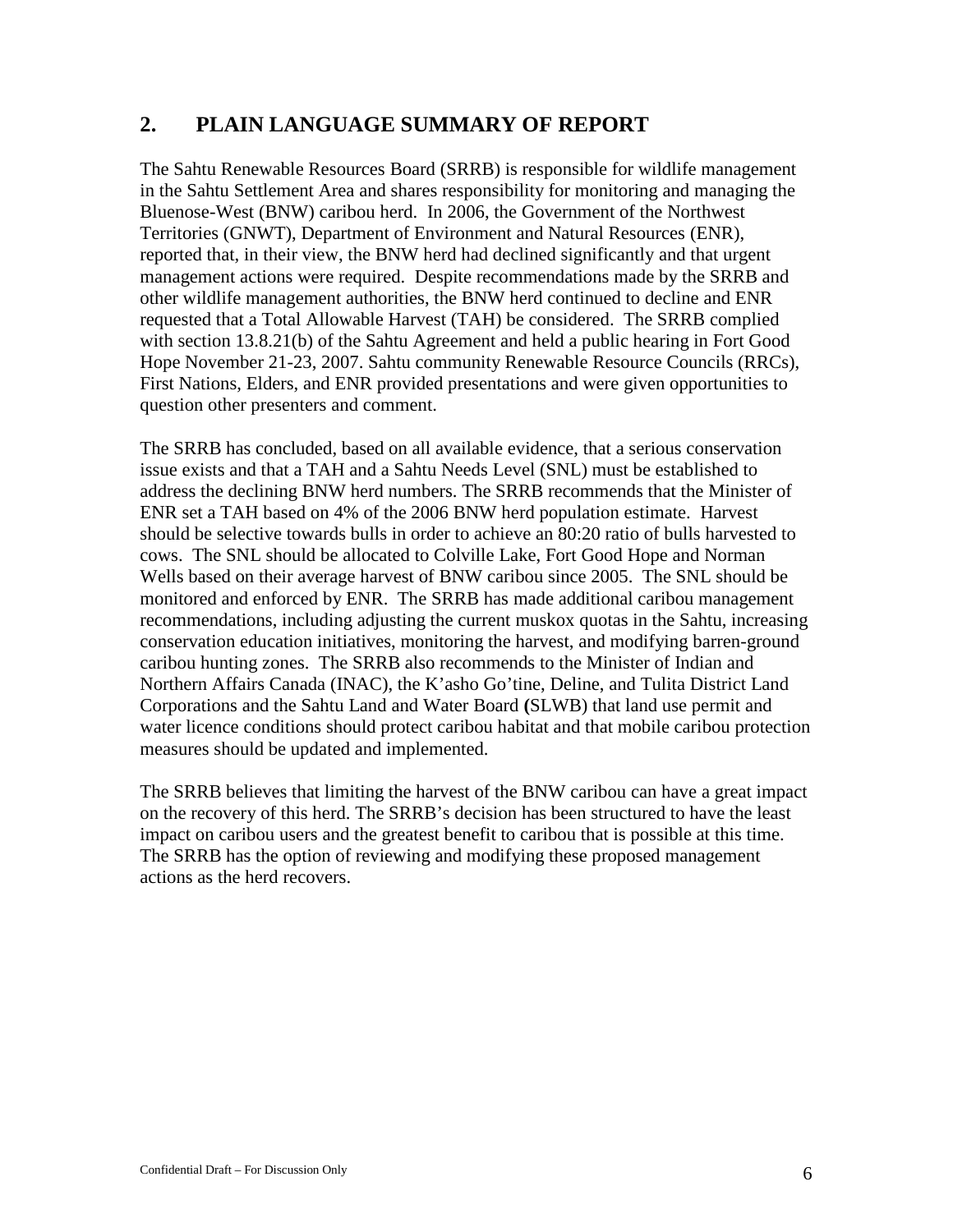## <span id="page-6-0"></span>**3. INTRODUCTION**

#### <span id="page-6-1"></span>**3.1 The SRRB and Management of the BNW Caribou Herd**

The SRRB is the main instrument of wildlife management in the Sahtu Settlement Area  $(SSA)^1$  $(SSA)^1$  and has shared responsibility for the monitoring and management of the BNW caribou herd. Since 2005, the SRRB has made a number of recommendations to the Minister of  $ENR<sup>2</sup>$  $ENR<sup>2</sup>$  $ENR<sup>2</sup>$  concerning BNW caribou management. In late 2006, ENR notified comanagement authorities, including the SRRB, and caribou users across the Northwest Territories (NWT) that in their view significant declines had occurred in all barren ground caribou herds in the NWT, including the BNW herd<sup>[3](#page-6-5)</sup>, and that management action was urgently required.

As part of its ongoing wildlife management responsibilities, the SRRB has consulted with Sahtu communities and RRCs and has made recommendations to the Minister of ENR (see section 4 below) in respect of barren-ground caribou management in the Sahtu. However, in light of the evidence of a continuing decline in the BNW caribou herd, the SRRB held a public hearing to consider the need for the setting of a TAH for this herd. That hearing was held November 21 to 23, 2007 in Fort Good Hope.

#### <span id="page-6-2"></span>**3.2 SRRB Mandate**

 $\overline{a}$ 

The SRRB was established as the main instrument of wildlife management in the SSA by the Sahtu Agreement at the time the Agreement was ratified by Parliament. [4](#page-6-6) The SRRB's major authorities and responsibilities in relation to wildlife are set out in Chapter 13 of the Sahtu Agreement. Only through the SRRB may a limitation be imposed on harvesting by participants, and such action may only be taken for the purposes of conservation.

The most important provisions in relation to the SRRB's (the Board's) role in the limitation of participant harvesting are set out in the Sahtu Agreement as follows:

#### **13.5 LIMITATION OF THE HARVEST**

<span id="page-6-3"></span><sup>1</sup> Section 13.8.1 of the *Comprehensive Land Claim Agreement Between Her Majesty the Queen in Right of Canada and the Dene of Colville Lake, Deline, Fort Good Hope and Fort Norman and the Métis of Fort Good Hope, Fort Norman and Norman Wells in the Sahtu Region of the Mackenzie Valley as Represented by the Sahtu Tribal Council,* Indian Affairs and Northern Development, Ottawa, 1993 (hereinafter the "Sahtu Agreement").

<span id="page-6-4"></span><sup>&</sup>lt;sup>2</sup> The department's name and functions have recently changed from Resources, Wildlife, and Economic Development (RWED) to ENR.

<span id="page-6-5"></span><sup>3</sup> See for example *Caribou Forever – Our Heritage Our Responsibility: A Barren-ground Caribou Management Strategy for the Northwest Territories 2006 – 2010,* Government of the Northwest Territories, 2006.

<span id="page-6-6"></span><sup>4</sup> *Sahtu Dene and Métis Land Claim Act*, S.C. 1994, c.27. Royal assent June 23, 1994. See s.13.8.1 of the Sahtu Agreement.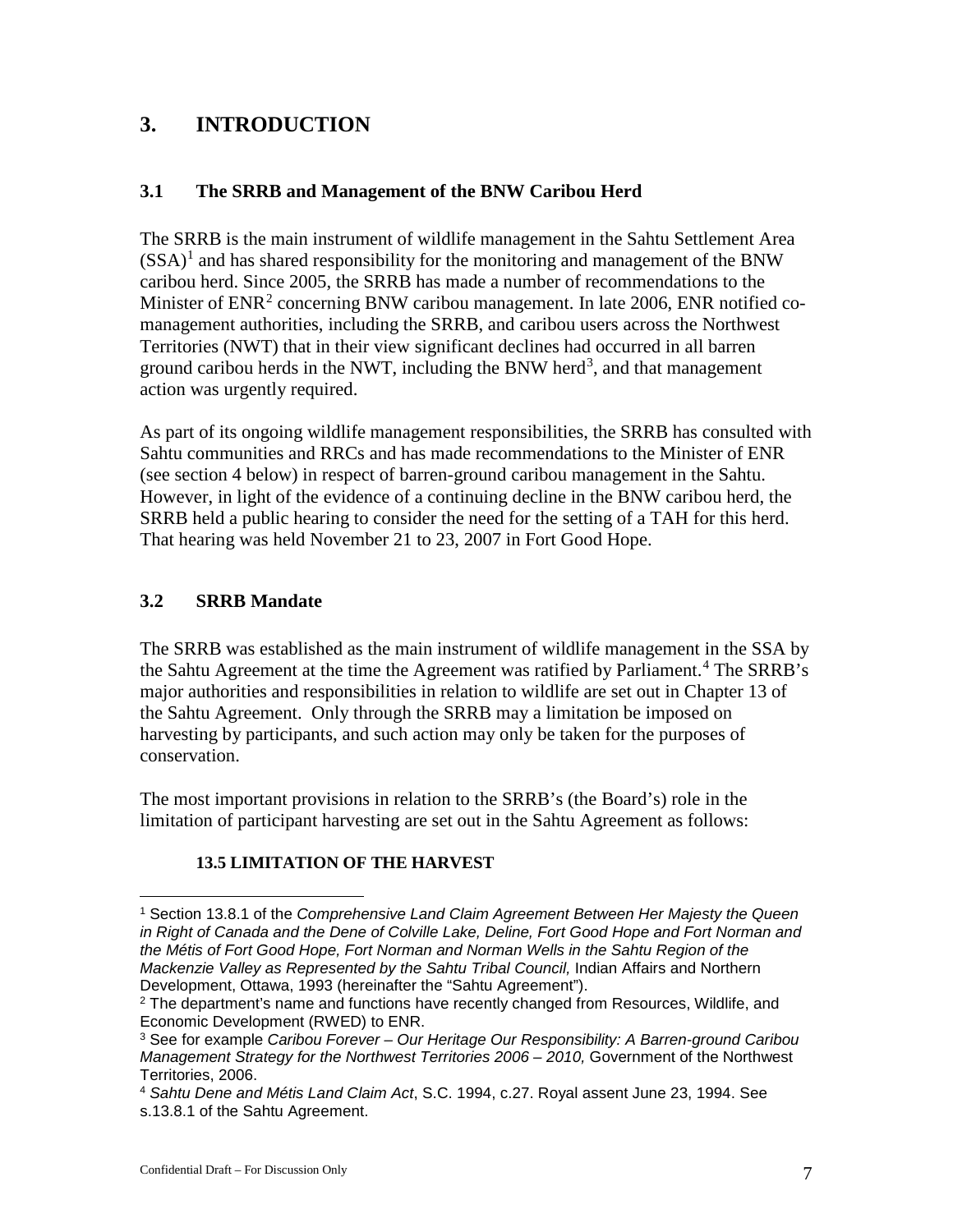**13.5.1** The Board may limit the quantity of the harvest by participants in accordance with the procedure set out in **13**.5.

**13.5.2** The Board may, in accordance with this chapter, establish, modify or remove total allowable harvest levels from time to time in the settlement area but shall establish or modify such levels only if required for conservation and to the extent necessary to achieve conservation. Unless a total allowable harvest is established, the quantity of the harvest by participants may not be limited.

**13.5.3** Where a total allowable harvest has been established, the Board shall allocate for the participants a portion or all of the total allowable harvest, hereinafter called the "Sahtu Needs Level". When the Sahtu Needs Level equals or is less than the total allowable harvest it shall constitute a first demand on the total allowable harvest. When the Sahtu Needs Level is greater than the total allowable harvest, the participants shall be allocated not more than the total allowable harvest.

**13.5.4** The Board may establish the total allowable harvest and a Sahtu Needs Level for a particular wildlife species or population applicable to the settlement area as a whole, or to particular areas or communities. The Board may adjust such Sahtu Needs Level from time to time.

**13.5.5** When establishing and adjusting a Sahtu Needs Level, the Board shall consult with Renewable Resources Councils and shall consider all relevant factors including in particular:

- (a) the usage patterns and levels of past harvests by participants;
- (b) personal consumption needs of participants, including their nutritional, clothing and cultural needs and fish for their dogs;
- (c) trade among participants to meet their needs described in (b); and
- (d) the availability of various wildlife species and populations to meet these needs

The SRRB acts in the public interest. It is an institution of public government, a comanagement Board which makes its decisions on the basis of consensus. The SRRB works closely with Sahtu communities, participants and the RRCs<sup>[5](#page-7-0)</sup> established in each Sahtu community.

Wildlife management is a central and important component of the Sahtu Agreement. One indication of the importance attached to wildlife management by the Sahtu Dene and Métis is that the SRRB was established at the time of settlement legislation and did not have to wait for subsequent legislative action.<sup>[6](#page-7-1)</sup> The use of wildlife by participants for sustenance, cultural and spiritual purposes is protected by law and may only be affected in the manner set out in Chapter 13.

 $\overline{a}$ 

<span id="page-7-0"></span><sup>5</sup> The powers of the RRCs are set out in s.13.9.4 of the Sahtu Agreement.

<span id="page-7-1"></span><sup>&</sup>lt;sup>6</sup> The SRRB and RRCs can be contrasted with the Land and Water Boards and Mackenzie Valley Environmental Impact Review Board which required separate legislation, the *Mackenzie Valley Resource Management Act* which was not enacted until 1998, four years after Sahtu Agreement legislation.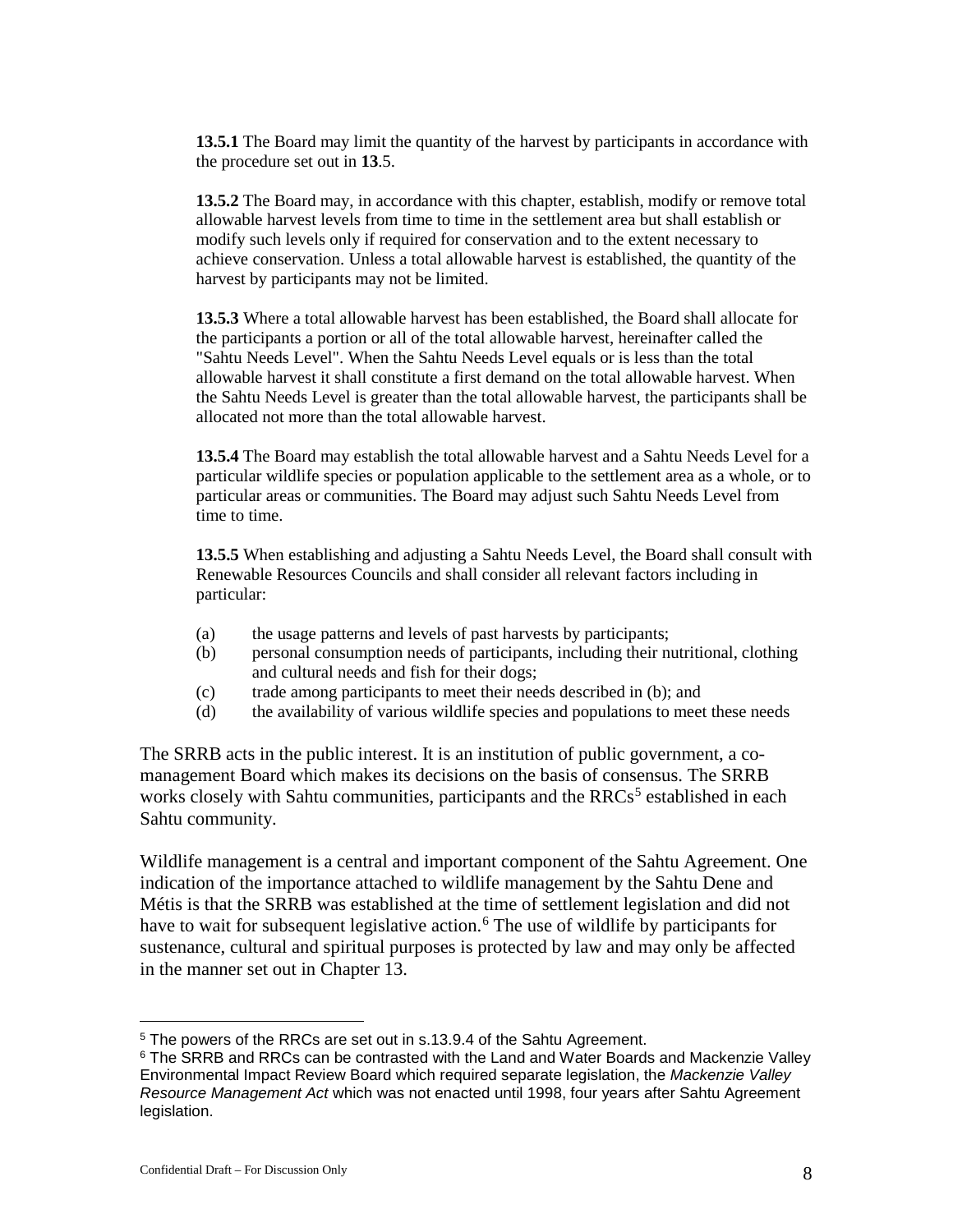The SRRB must comply with the Sahtu Agreement if it is contemplating any limitation to participant harvesting, including any limitation to the harvesting of BNW caribou. More specifically, section 13.5.2 (see above) specifies that such limitations may only be imposed to meet the needs of conservation and that any such limitations must be proportionate to the need for conservation. The Sahtu Agreement defines conservation as follows:

"conservation" means the management of wildlife populations and habitat to ensure the maintenance of the quality and diversity including the long-term optimum productivity of those resources, and to ensure a sustainable harvest and its efficient utilization;

In addition to the substantive legal protection for participants' harvesting rights set out in the Sahtu Agreement, the SRRB is also bound by procedural requirements because paragraph 13.8.21(b) makes it mandatory for the SRRB to hold a public hearing when it intends to consider establishing a TAH and a SNL in respect of a species or a population such as the BNW caribou herd.

# <span id="page-8-0"></span>**4. PREVIOUS SRRB BNW MANAGEMENT PROPOSALS**

The SRRB has made a number of recommendations to the GNWT ENR over the past several years in order to address barren-ground caribou management concerns in the Sahtu Settlement Area (see Appendix B). A brief summary of these caribou management recommendations is set out below:

On September 23, 2005 the SRRB recommended that ENR:

- Repeat its photo-census in 2006 with the deployment of additional satellite and VHF collars to increase sample size of collared animals on each herd, and
- Establish check stations on roads between Tulita/Deline and Fort Good Hope/Colville Lake during 2006 winter road season to promote caribou conservation and collect harvest data. Stations to be manned by both ENR Wildlife Officers and RRC Wildlife Monitors.

Response: ENR deployed an additional 29 collars (15 female and 14 male) in March 2006 and conducted a photo-census survey on July 7-8, 2006. No check stations have been opened in the Sahtu to date.

On March 24, 2006 the SRRB recommended that ENR:

- Set a voluntary annual Allowable Harvest for the Bluenose-West Caribou Herd at 1040 caribou and the Bluenose-East Caribou Herd at 3300 caribou until the July 2006 photo-census results are made available
- Reduce the commercial quota for barren-ground caribou in the SSA to zero until the July 2006 photo-census results are made available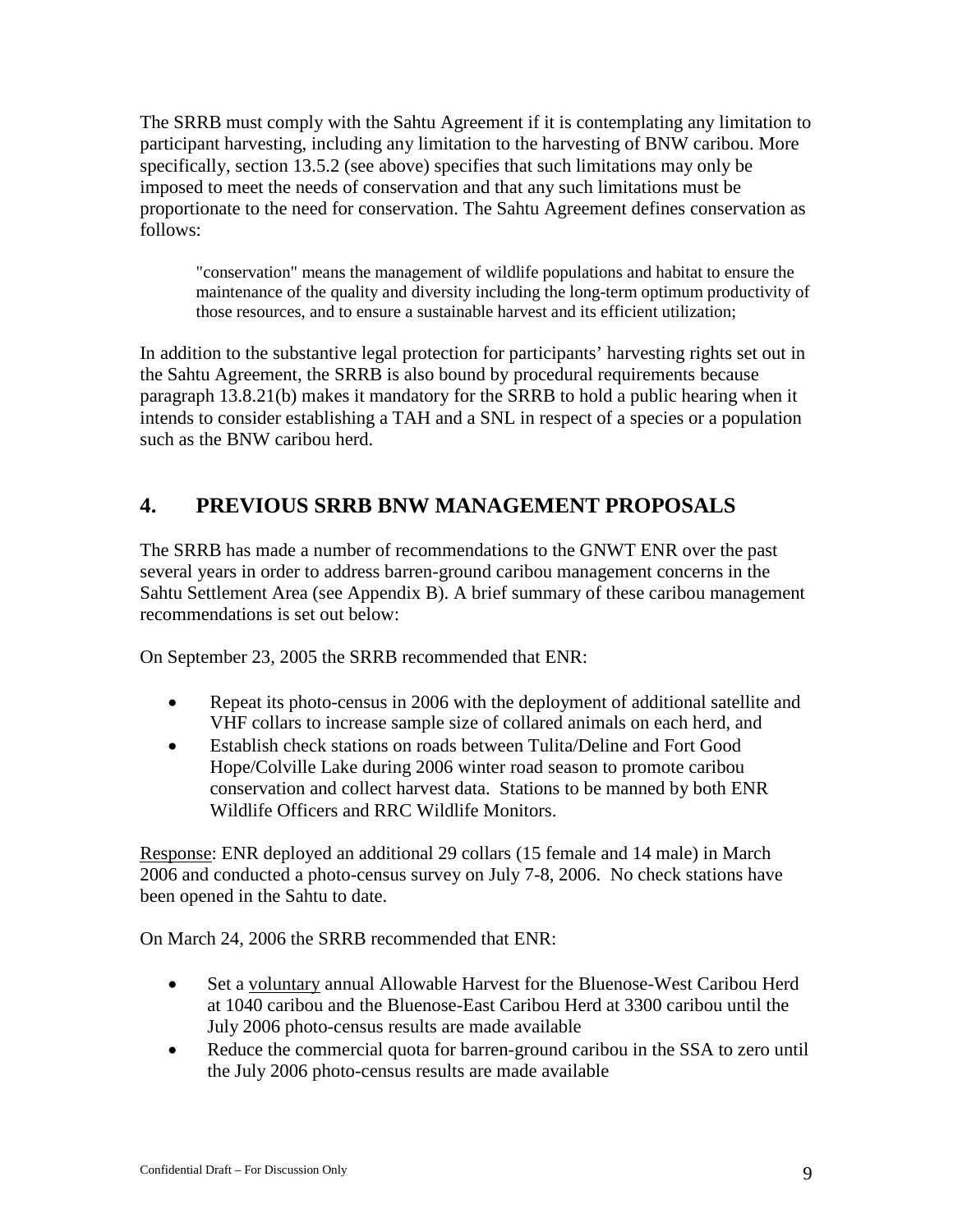- Close the non-resident and non-resident alien hunting seasons for barren-ground caribou in the SSA until the July 2006 photo census results are made available
- As a public wildlife management board, the SRRB would like to see Northwest Territories' residents have the opportunity to harvest barren-ground caribou; however, since the Minimum Needs Level, as determined by the Sahtu Settlement Harvest Study, had already exceeded the Total Allowable Harvest and to err on the side of conservation, the SRRB recommended closing the resident hunting season for barren-ground caribou in the SSA until the July 2006 photo-census results are made available

Response: ENR changed the NWT Wildlife Regulations on October 25, 2006 to close resident, non-resident, non-resident alien and commercial harvest in the Sahtu Settlement Area.

On December 20, 2006 the SRRB recommended that ENR:

- Set a total allowable harvest (TAH) for the Bluenose-West Caribou Herd at 4% of the 2006 photo-census results for subsistence harvesting until a new population estimate is available in 2009 and to limit the harvest of females at 20% of the TAH. The TAH will be distributed between regions based on percentages agreed to by the Wildlife Management Advisory Committee (NWT), the Gwich'in Renewable Resources Board, and the SRRB.
- Reduce the commercial quota for barren-ground caribou in the SSA to zero until the July 2009 photo-census results are made available.
- Close the non-resident and non-resident alien hunting seasons for barren-ground caribou in the SSA until the July 2009 photo-census results are made available.
- As a public wildlife management board, the SRRB would like to see Northwest Territories' residents have the opportunity to harvest barren-ground caribou; however, since the Minimum Needs Level, as determined by the Sahtu Settlement Harvest Study, has already exceeded the Total Allowable Harvest and to err on the side of conservation, the SRRB recommends closing the resident hunting season for barren-ground caribou in the SSA until the July 2009 photo-census results are made available.
- ENR should determine the size of the Bluenose-West & East Caribou Herds by conducting a photo-census survey in July 2009.
- ENR should continue enforcement and compliance efforts including the enforcement of wastage legislation. Funding should be provided to the SRRB to continue the Sahtu Settlement Harvest Study to monitor caribou harvesting activity in the SSA, especially the sex ratio.
- ENR should work with the SRRB and RRCs to develop barren-ground caribou conservation-education initiatives, including the voluntary selection of bulls and ethical harvesting methods.

Response: All harvesting in the Sahtu was closed, except for subsistence harvesters, as of October 2006. ENR plans to conduct another photo-census survey in July 2009. No funding has been provided to the SRRB for collection of harvest statistics. ENR has put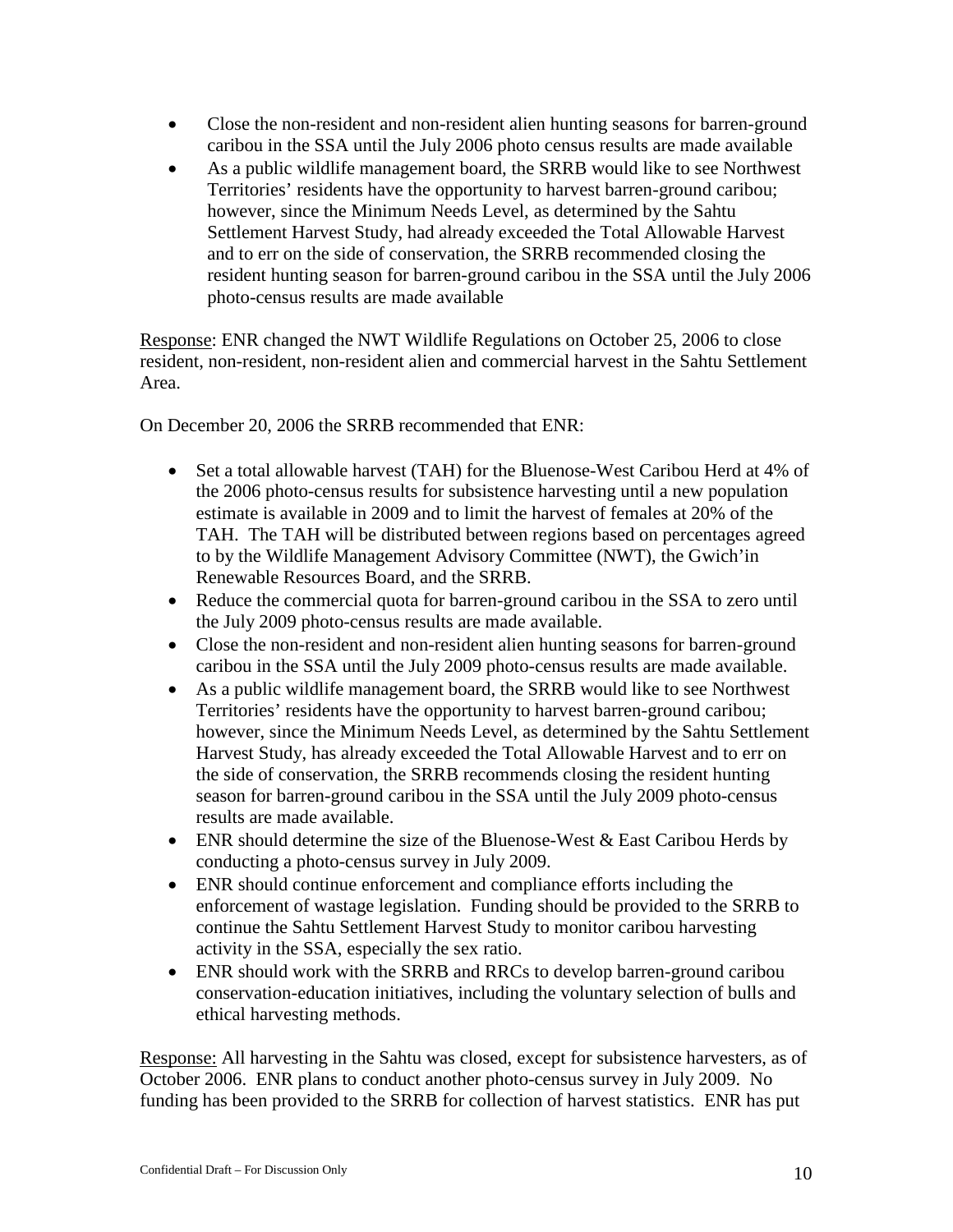significant effort into producing conservation-education materials in several media formats for the Northwest Territories.

On August 3, 2007 the SRRB requested that ENR:

• Table the Total Allowable Harvest recommendation made in December 2006 pending the outcome of a public hearing to be held pursuant to the Sahtu Settlement Agreement.

Response: ENR requested that the SRRB forward any recommendations from the public hearing once available, including how to manage, implement, and regulate a Total Allowable Harvest if recommended, and consideration of separating S/BC/01 into two management areas.

## <span id="page-10-0"></span>**5. WILDLIFE MANAGEMENT ADVISORY COUNCIL (NWT) AND GWICH'IN RENEWABLE RESOURCES BOARD BNW CARIBOU MANAGEMENT PROPOSALS**

The annual range of the BNW caribou herd includes a number of communities in the Inuvialuit, Gwich'in and Nunavut settlement areas which harvest from it at different times of the year (Figure 1). The SRRB is one of four co-management tribunals with management authority over the BNW caribou herd. The others are the Gwich'in Renewable Resources Board, the Wildlife Management Advisory Council (NWT), and the Nunavut Wildlife Management Board.

The SRRB must recognize the management initiatives undertaken by these other comanagement bodies. While the SRRB is responsible for managing wildlife in the SSA on the basis of information from the Sahtu, it must not lose sight of this overall management context. A failure to act when the evidence indicates a wildlife management need could have effects on harvesters outside the Sahtu. The SRRB is aware of this shared management context of the BNW herd and during the hearing in Fort Good Hope, ENR provided evidence about the management efforts undertaken to protect this herd in the Inuvialuit and Gwich'in Settlement Areas.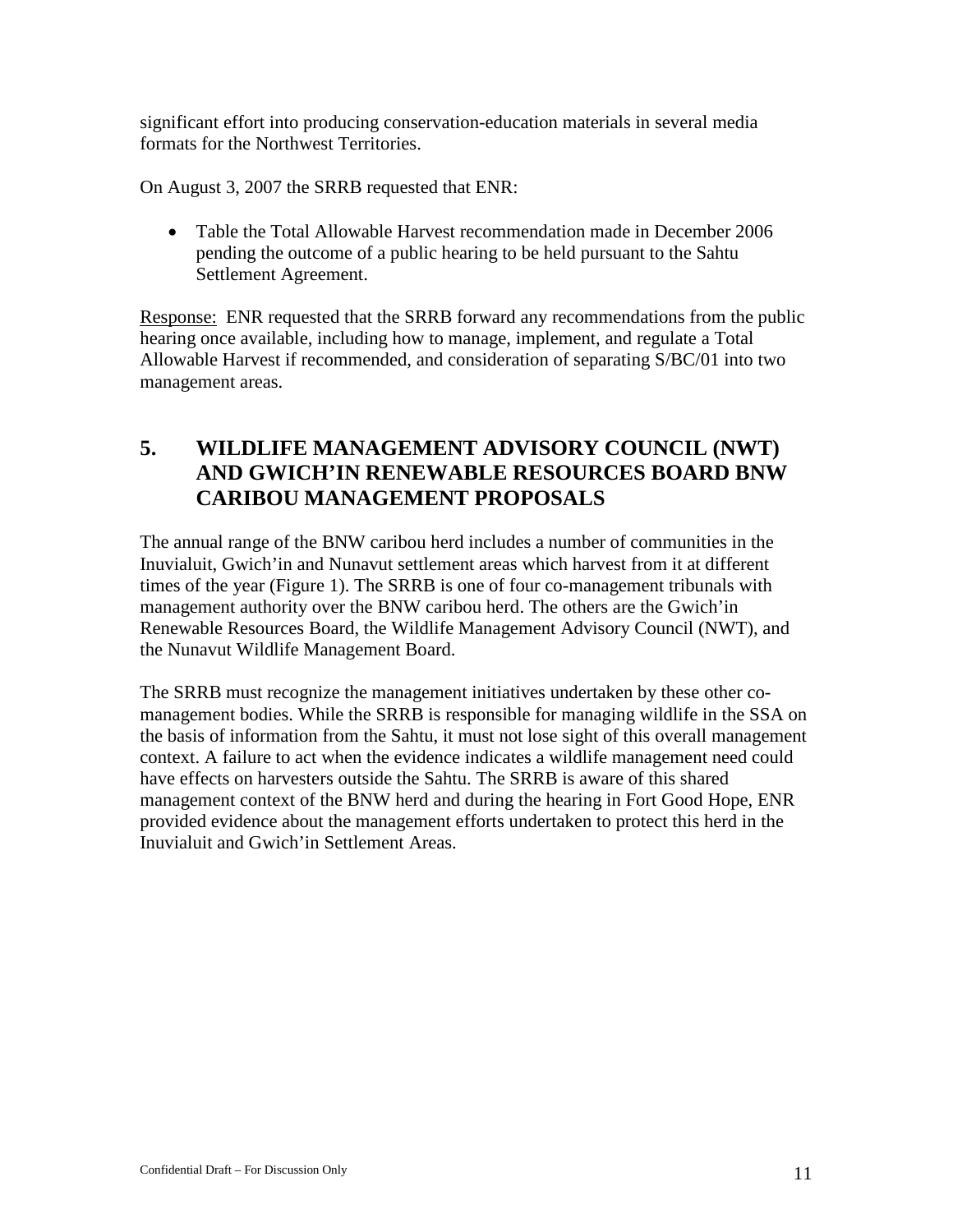

<span id="page-11-0"></span>**Figure 1: Annual range of the Bluenose-West barren-ground caribou herd (Sahtu GIS Project 2008)**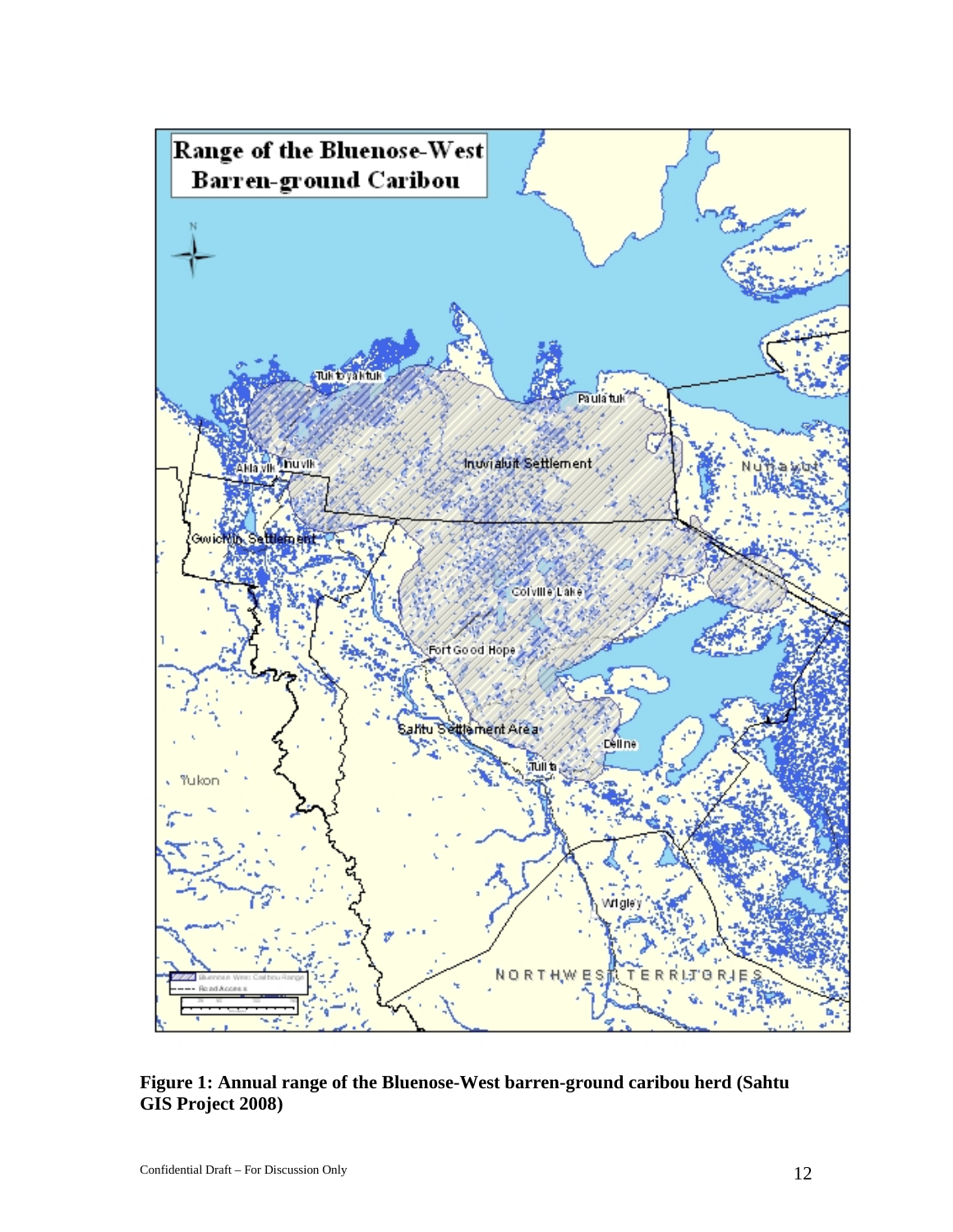### <span id="page-12-0"></span>**5.1 Wildlife Management Advisory Council (NWT) BNW Caribou Management Proposals**

The Wildlife Management Advisory Council (NWT) (WMAC (NWT)) has made a number of recommendations to the GNWT over the past several years in order to address barren-ground caribou management concerns in the Inuvialuit Settlement Region (Appendix C). A brief summary of these caribou management recommendations is set out below:

On January 20, 2006, WMAC (NWT) recommended that ENR:

- ENR should amend the NWT Wildlife Regulations to revise Barren-ground Caribou Management Area I/BC/06 to exclude the known range of the Cape Bathurst Herd within the Inuvialuit Settlement Region as identified through community consultation.
- The voluntary annual Allowable Harvest for the Bluenose-West caribou herd be set at 1040 caribou for the period July 1, 2005 – June 30, 2006.
- Recognizing the preferential subsistence right of the Inuvialuit for caribou and that the Bluenose-West caribou herd is harvested by other aboriginal peoples with similar rights, ENR should, as soon as possible, amend the NWT Wildlife Regulations to close the resident, non-resident, and non-resident alien hunting seasons for barren-ground caribou within the revised Barren-ground Caribou Management Area I/BC/06, and ENR should, as soon as possible, amend the NWT Wildlife Regulations to reduce the commercial quota for barren-ground caribou within the revised Barren-ground Caribou Management Area I/BC/06 to zero.
- ENR should work with the Hunters & Trappers Committees (HTCs) and WMAC (NWT) to review methods to achieve the voluntary annual Allowable Harvest following July 2006 photo-census and should take into account any other information available.
- ENR should enhance enforcement and compliance efforts including increased monitoring of harvesting activity within the revised Barren-ground Caribou Management Area I/BC/06 and enforcement of wastage legislation.

Response: ENR changed the NWT Wildlife Regulations on March 14, 2006 to close resident, non-resident, non-resident alien and commercial harvest in Barren-ground Caribou Management Area I/BC/06.

On October 20, 2006, WMAC (NWT) recommended that ENR:

- Create a new zone I/BC/08 and to allow an unlimited harvest in I/BC/08, with a closure to hunting from April 15 to June 15.
- Modify proposed zone I/BC/07 as per the updated map provided to the Inuvialuit Game Council incorporating the communities' desired changes to the western boundary to exclude Richards Island.
- Establish a Total Allowable Harvest (TAH) of zero in the proposed zone I/BC/07 and the TAH would be enforceable by ENR.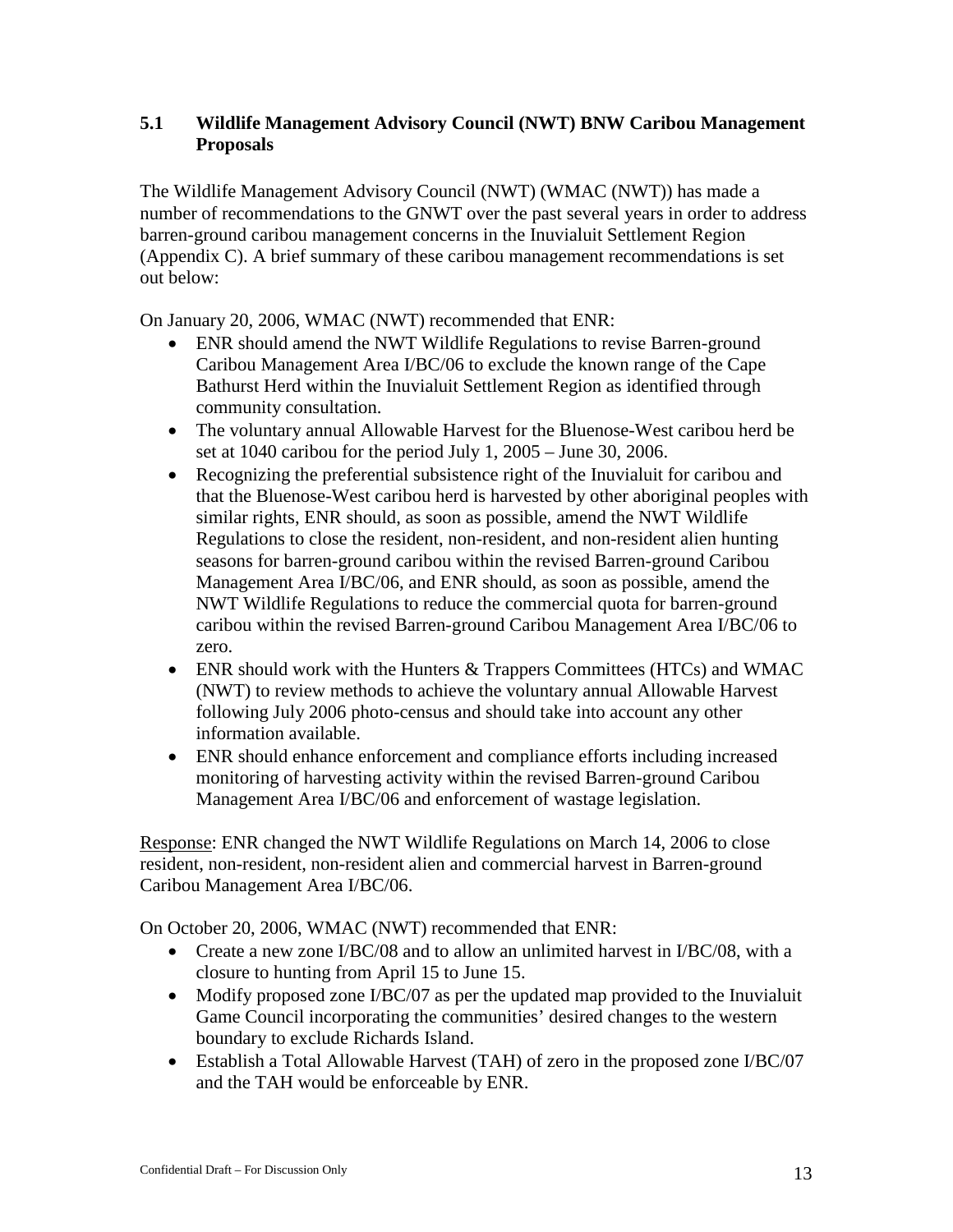• Allow a limited harvest in *I/BC/06* with a modification of the TAH to 4% of the 2006 caribou survey for subsistence harvesting only until the 2009 survey results are available. The harvest should be made up of 80% male caribou and 20% cows as per the communities' wishes and ENR should monitor the sex ratio of the herd annually.

Response: The community HTCs changed their bylaws. ENR subsequently incorporated the HTC by-laws into the NWT Wildlife Regulations in October 2007 as well as creating the new zone I/BC/08 and requiring tags for harvest in I/BC/06.

### <span id="page-13-0"></span>**5.2 Gwich'in Renewable Resources Board BNW Caribou Management Proposals**

The Gwich'in Renewable Resources Board (GRRB) has made a number of recommendations to the GNWT over the past several years in order to address barrenground caribou management concerns in the Gwich'in Settlement Area (Appendix C). A brief summary of these caribou management recommendations is set out below:

On March 20, 2006, GRRB recommended that ENR:

- Set the annual Allowable Subsistence Harvest for the Cape Bathurst and Bluenose-West herds at 5% level. If the 5% level has been reached or exceeded the harvest should be interrupted immediately.
- Close all commercial harvest of barren-ground caribou until the June 2006 photocensus results become available.
- Close the non-resident and non-resident alien hunting of barren-ground caribou in the Gwich'in Settlement Area (GSA) until the June 2006 photo-census results become available.
- Close the resident hunting of the Cape Bathurst and Bluenose-West herds in the GSA within the G/BC/02 Management Area until the June 2006 photo-census results become available.
- Establish a Harvest Monitoring Program in the NWT specifically for caribou and develop barren-ground caribou conservation-education programs and materials.

Response: ENR changed the NWT Wildlife Regulations on October 25, 2006 to close resident, non-resident, non-resident alien and commercial harvest in the Gwich'in Settlement Area.

On October 31, 2006, GRRB provided support to the October 20, 2006 recommendations of WMAC (NWT). On February 14, 2007, GRRB recommended that ENR:

• Close hunting of barren-ground caribou in the Management Zone G/BC/02.

Response: ENR changed the NWT Wildlife Regulations on November 2, 2007 to close barren-ground caribou harvest in G/BC/02.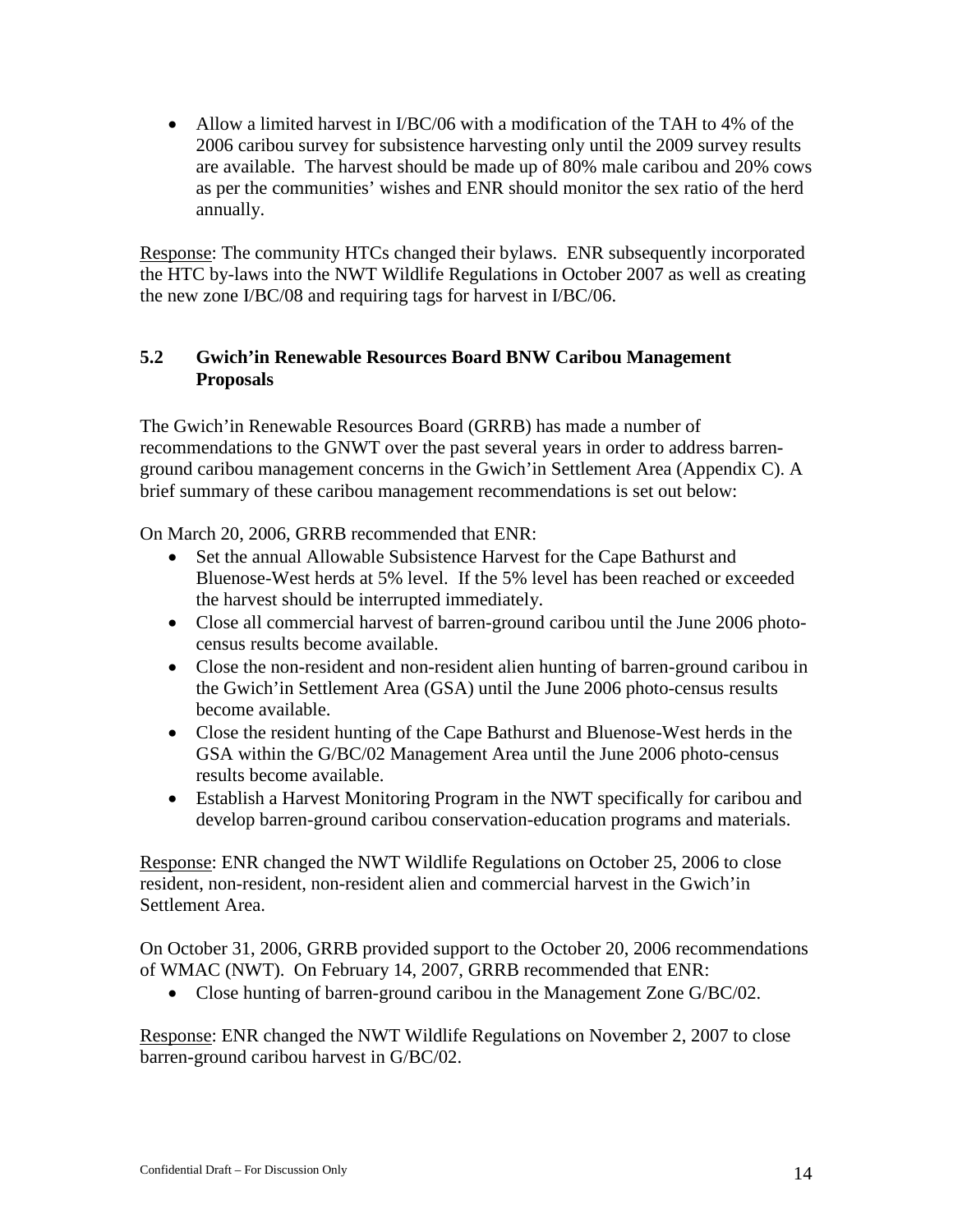## <span id="page-14-0"></span>**6. SUMMARY OF PUBLIC HEARING**

Public Notice of the SRRB decision to conduct a public hearing concerning the possible setting of a TAH for the BNW caribou herd was published on October 15, 2007. The notice was also faxed to communities, band councils, RRCs and other potentially interested organizations in the Sahtu Region. Interested parties were invited to contact the SRRB for inclusion on the distribution list and to formally indicate whether they intended to participate in the public hearing in Fort Good Hope. SRRB staff made ongoing efforts to ensure that all parties were aware of the information available on the public record.

In order to obtain the information necessary for the SRRB to consider as part of the record of this proceeding, a series of Information Requests (IRs) were issued to the registered parties. The IRs and responses are all available on the public registry which can be accessed electronically at [http://www.srrb.nt.ca/registry.htm]. A list of the documents included in the registry and considered by the SRRB in making its decision is found below in Appendix D.

The proceeding and hearing were conducted on the basis of the SRRB's *Draft Rules for Public Hearings.* The SRRB issued instructions to the registered parties as required and on November  $11<sup>th</sup>$  issued final Public Hearing Instructions to all registered parties. There were eight (8) registered parties including the GNWT ENR, Behdzi Ahda' First Nation, Ayoni Keh Land Corporation, Behdzi Ahda RRC, a group of Colville Lake Elders and Community Members, the Fort Good Hope RRC, the Norman Wells RRC, and the Tulita RRC (Appendix E). In addition, the SRRB heard from the Sahtu Secretariat Incorporated and Grand Chief Frank Andrew.

The registered parties submitted written presentations and, at the hearing in Fort Good Hope, each registered party was also allowed to make an oral presentation, to ask questions of the other presenters, and to make a closing statement. Elders were accommodated throughout the hearing and were given the opportunity to speak and to ask questions. Members of the public were also given the opportunity to address the SRRB in the hearing. A full written transcript of each day of the hearing was produced and is available on the public registry.

The SRRB adjourned the hearing on November 23, 2007. The public record was closed subject to receipt of undertakings from ENR. The SRRB's deliberations followed.

### <span id="page-14-1"></span>**7. IS THERE A CONSERVATION CONCERN FOR THE BLUENOSE WEST CARIBOU HERD?**

Based on the SRRB's review of Section 13.5 of the Sahtu Agreement, the first question which must be answered is whether there is a conservation concern with respect to the BNW caribou herd. If the SRRB is not convinced that there is a BNW caribou management problem, it does not have the authority to impose a TAH on Sahtu Agreement participants.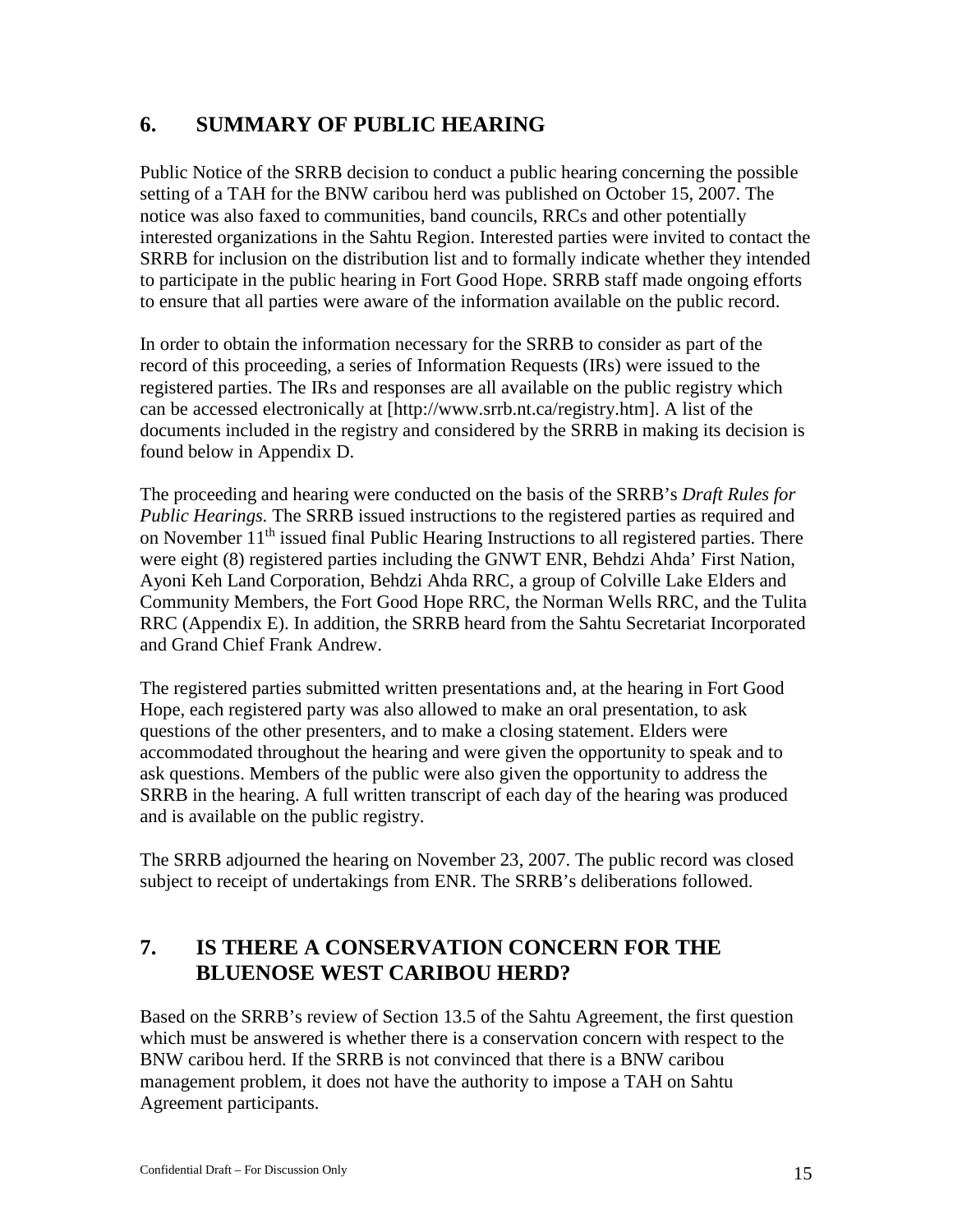There was evidence presented in this proceeding indicating a progressive decline in barren-ground caribou numbers across the NWT since 2000, including the BNW herd (Figure 2). ENR indicated that this trend is based on several caribou surveys and on other information available to the department including traditional knowledge, adult and calf caribou survival, pregnancy rates, body condition, herd sex ratios and winter distribution information. Other testimony presented at the public hearing suggested that caribou were missed during the ENR photo-census and that caribou moved to other areas; however, no direct evidence for these propositions was presented to the SRRB.



#### <span id="page-15-0"></span>**Figure 2: Population Trends, 1987-2006 (GNWT ENR. November 2007.** *Caribou Forever – Our Heritage, Our Responsibility,* **PowerPoint Presentation. Slide 32.)**

Questioning at the hearing indicated that ENR uses the most recent scientific techniques to estimate herd sizes, supplemented by the other information listed above. It appears from ENR's evidence that the BNW herd has declined from nearly 100,000 animals to approximately 18,000 animals in the period between 1987 and 2006.

Although harvesting success is affected by a variety of factors, the evidence from harvesters also indicates that caribou have been less available in the last few years. Average Sahtu subsistence harvests of the BNW caribou herd have declined consistently since 1999 with averages for 2004 and 2005 being about half of the average annual harvests during 1999-2003 (Table 1).

|      |     | <b>Colville Lake Fort Good Hope Norman Wells</b> |    | Total |
|------|-----|--------------------------------------------------|----|-------|
| 1999 | 355 | 641                                              | 26 | 1022  |
| 2000 | 245 | 727                                              | 31 | 1003  |
| 2001 | 120 | 505                                              | 53 | 678   |
| 2002 | 169 | 185                                              | Q  | 363   |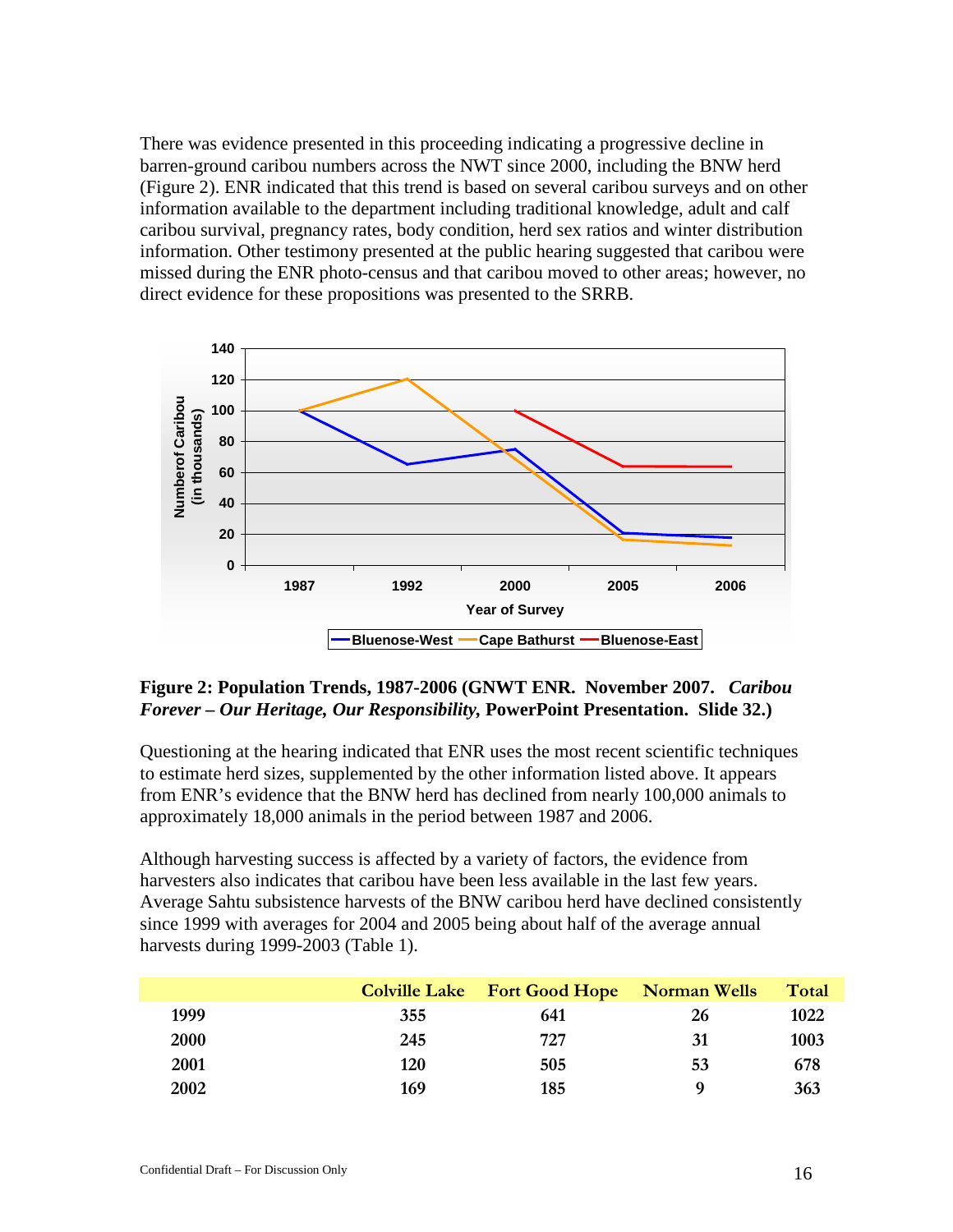| 2004    |                  | 237  | 153  | 18  | 408   |
|---------|------------------|------|------|-----|-------|
| 2005    |                  | 98   | 107  | 65  | 270   |
| Total   |                  | 1553 | 2667 | 219 | 4,439 |
| Average | <b>All Years</b> | 222  | 381  | 31  | 634   |
| Average | 2004 & 05        | 168  | 130  | 42  | 339   |

#### <span id="page-16-1"></span>**Table 1: Subsistence Harvest of BNW Caribou in the Sahtu (GNWT ENR. November 2007.** *Caribou Forever – Our Heritage, Our Responsibility,* **PowerPoint Presentation. Slide 32.)**

The SRRB received written submissions from Behdzi Ahda' First Nation which suggested that there was conflicting information between the results of a caribou survey conducted in late 2006 by that First Nation and the 2006 ENR photo census. The SRRB heard a presentation from Behdzi Ahda' RRC outlining how the census was conducted and the results. The SRRB wishes to commend the First Nation for its initiative and the obvious time, effort, and expense committed to managing caribou on behalf of community members. Upon review of the methods used by ENR and the First Nation, the SRRB notes that the ENR estimate of the BNW caribou population (exclusive of calves) was approximately 18,050 animals plus or minus 527 animals. The Behdzi Ahda' estimate included calves and resulted in an estimate of approximately 20,000 caribou. Although the methods differed, what is important to the SRRB is that the numbers counted are similar. Unfortunately, the Behdzi Ahda' First Nation has only been able to count caribou in the Colville Lake area once, but their numbers support the ENR survey results.

The Fort Good Hope RRC's submission also confirmed a "rapidly declining" caribou population and a number of members of the public and elders confirmed this trend in their submissions to the SRRB.

It is the SRRB's opinion that the balance of evidence indicates there has been a serious decline in the BNW caribou herd over the last 9 years. Despite efforts by the Behdzi Ahda' First Nation and Fort Good Hope harvesters to limit caribou harvesting by way of self-regulation, the decline has continued. In the SRRB's opinion, there is still a serious conservation concern with respect to the BNW herd and more must be done to address it.

The traditional knowledge shared with the SRRB at the public hearing supports the SRRB's view that once a serious concern for wildlife is confirmed, appropriate action must be taken. Elder Charlie Barnaby stated, "… [Dene] look after everything: wildlife, fish, fur animals, their land. They don't try to kill everything in one part of the country. They know it's getting less, they go to the other part. They don't stay in one place for years and years until they kill everything."

# <span id="page-16-0"></span>**8. NEED FOR A TOTAL ALLOWABLE HARVEST**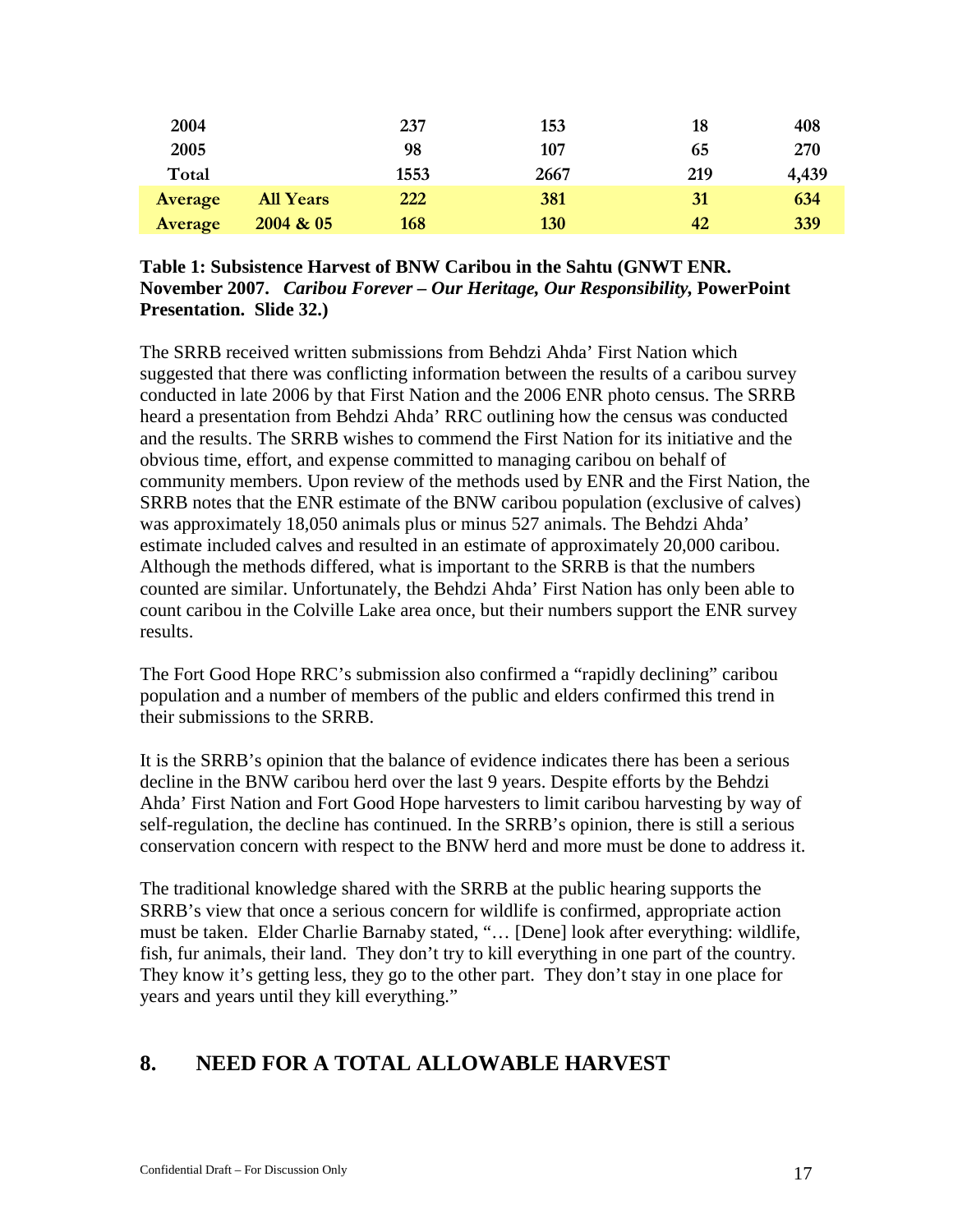Having considered the management options for the BNW herd, the evidence available at this time, and the seriousness of the situation the SRRB has formed the opinion that it is necessary to impose a TAH to limit Sahtu participants' harvesting of the BNW caribou herd. The SRRB must strive, however, to strike a balance between a TAH that presents a tolerable level of risk to the declining BNW herd and avoiding unnecessary hardship in communities that harvest the herd. A sustainable harvest level is one that will not result in a decline in herd size. When a herd is in decline from a combination of factors, then the sustainable harvest on the herd is zero. A complete closure of harvesting would, however, impose undue hardship on the communities. Consequently, the SRRB must ensure that harvest levels are conservative and allow for herd recovery, while at the same time enabling reasonable harvesting opportunities for communities. ENR suggested that a harvest level of 2-5% of mostly bulls may lead to a slow increase over many years. It is the SRRB's view that the TAH should be in effect at least until the results of the ENR 2009 photo census of the BNW herd are available.

The SRRB must also be mindful of management proposals from other users of the BNW caribou herd. In 2006, the WMAC (NWT) and GRRB proposed to the SRRB a division of a TAH between regions. This proposal was Gwich'in: 3% of the TAH and Inuvialuit & Sahtu: 48% each of the TAH, with the remaining one percent being available to any of the three regions in cases of over harvest.

## <span id="page-17-0"></span>**9. THE SAHTU NEEDS LEVEL**

If a TAH is set, the SRRB, in conjunction with territorial government, is responsible for deciding how many of the animals are available for the Sahtu Agreement participants to harvest. This is called the Sahtu Needs Level (SNL).<sup>[7](#page-17-1)</sup>

If the SNL is less than or equal to the TAH, Sahtu Dene and Métis needs will be met first. However, if the SNL is higher than the total number of animals available to harvest, Sahtu participants will get no more than the TAH.

The SRRB is required to consider all relevant factors when establishing a SNL, including harvest levels, community usage patterns, and availability of wildlife populations to meet Sahtu participants' needs.

It appears from the evidence available to the SRRB that Deline and Tulita participants either do not, or only rarely, hunt the BNW herd. The primary harvesters of the BNW herd are Colville Lake and Fort Good Hope participants, with a small harvest by Norman Wells participants. The average harvests in 2004 and 2005 were 168 by Colville Lake, 130 by Fort Good Hope and 42 by Norman Wells, with a 4 to 6 ratio of cows:bulls harvested.<sup>[8](#page-17-2)</sup>

 $7$  See section 3.2 above for the relevant provisions of the Sahtu Agreement.  $\overline{a}$ 

<span id="page-17-2"></span><span id="page-17-1"></span><sup>&</sup>lt;sup>8</sup> Bayha, J. and J. Snortland. 2006. Sahtu Settlement Harvest Study Data Report 2004 & 2005. 63 pp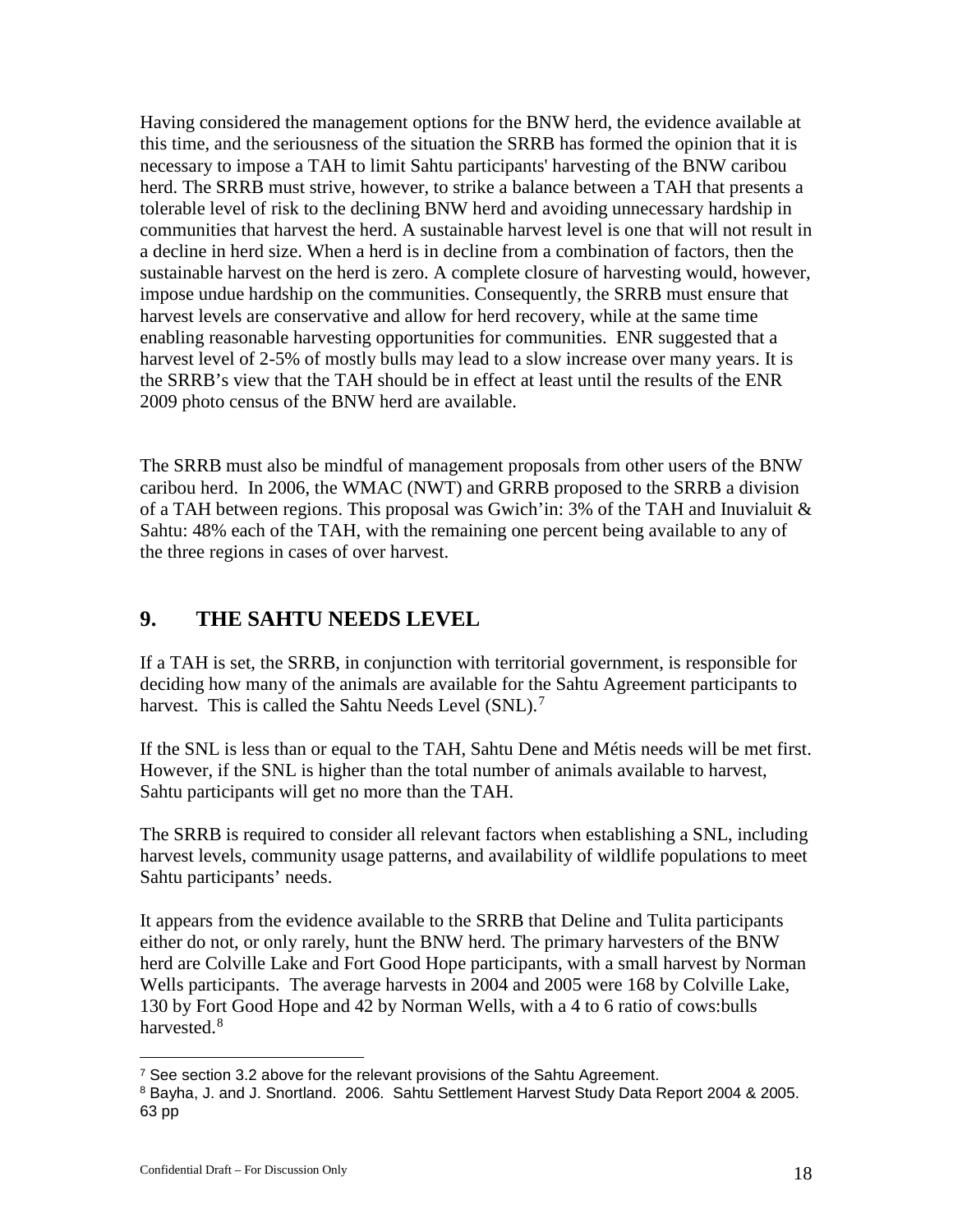## <span id="page-18-0"></span>**10. SRRB RECOMMENDATIONS CONCERNING A TOTAL ALLOWABLE HARVEST & SAHTU NEEDS LEVEL**

After reviewing all of the evidence available on the record from this proceeding, the SRRB has concluded that there is a serious conservation concern in respect of the BNW caribou herd and that management action is necessary to conserve it.

The evidence indicates that there is no longer any commercial, non-resident or resident BNW caribou harvesting permitted under the *Wildlife Act.* If further mandatory reductions in harvest are to be achieved, a TAH must be established in accordance with Chapter 13, Part 5 of the Sahtu Agreement. Furthermore, the SRRB must also set the SNL.

Having thoroughly reviewed the options available and considering the vital importance of caribou, and the BNW caribou herd in particular, to the people of the Sahtu and neighbouring regions and in light of the SRRB's conclusions about the severity of the conservation concern for that herd, the SRRB makes the following recommendations:

1) A TAH of four percent (4%) be set for the BNW herd.

#### *Rationale:*

The SRRB has determined that a TAH of 4% of the estimated BNW caribou population, based on the 2006 photo census, should be set. ENR biologists suggested that a TAH of three percent (3%) represents an appropriate level of risk. However, ENR indicates that a TAH of 4%, provided the harvest consists primarily of bulls, can be considered although the period for herd recovery may be extended.

It is the SRRB's view that a TAH of 3% would impose undue hardship on participants and their communities. The SRRB also feels that Sahtu participants should bear the same harvest cutbacks proposed by others. The WMAC (NWT) has implemented a 4% TAH and the GRRB has suspended all harvest of the BNW herd.

This means that there are 722 caribou to allocate to all BNW users in the NWT. Based on the division of the TAH between regions agreed to by WMAC (NWT), GRRB, and SRRB, Sahtu participants should be allowed to harvest 350 caribou.

This TAH must be reconsidered by ENR and the SRRB after the results of the 2009 census of the BNW herd is available. This review should take place in November 2009 and the results of this reconsideration shall be made public by the SRRB and will be discussed with the RRCs in each Sahtu community. If adjustment to the TAH or its removal is warranted, the SRRB will consider such actions.

2) The harvest of BNW caribou herd should be biased toward bulls.

*Rationale:*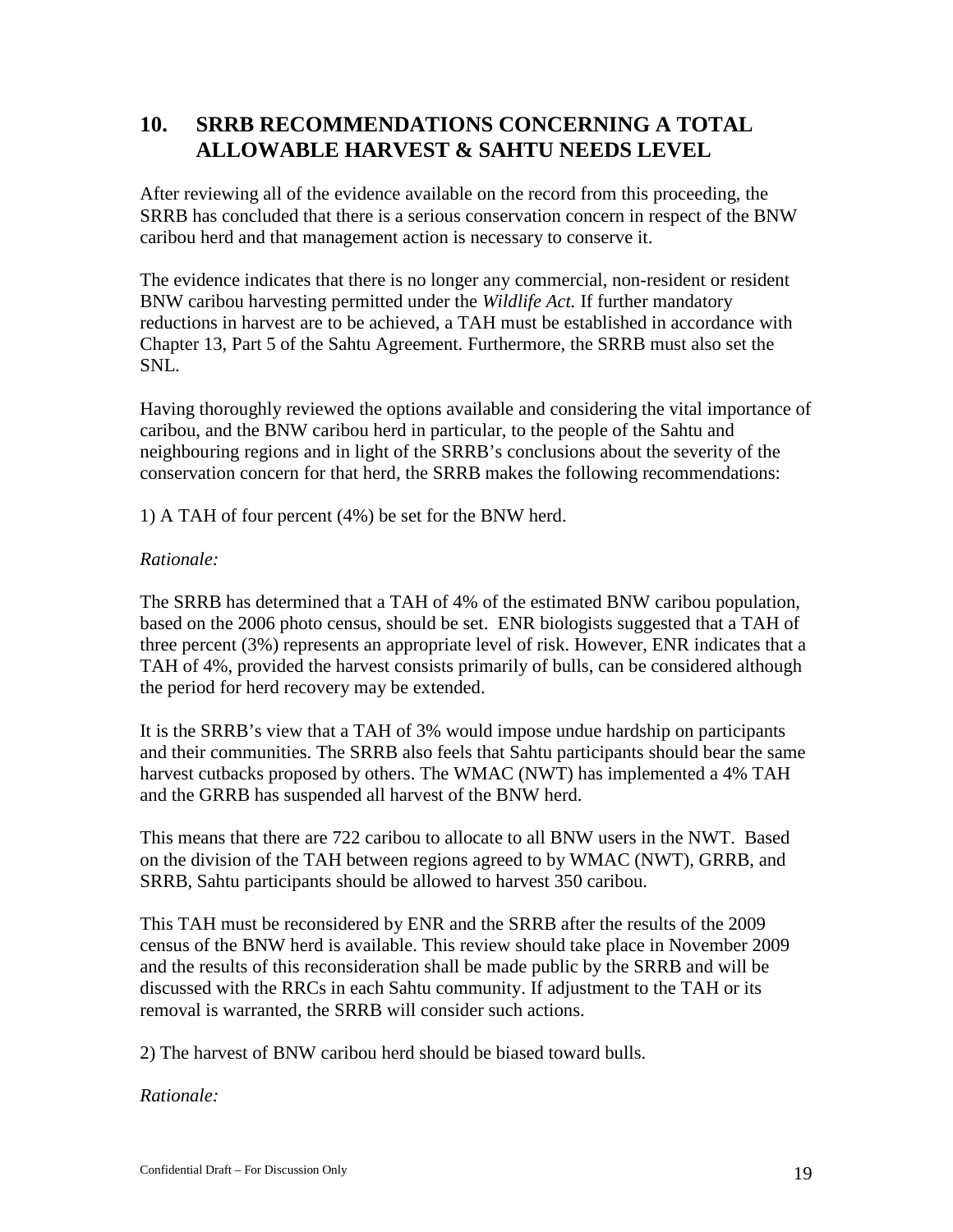ENR provided information about computer modeling of harvest rates using the Porcupine caribou herd as an example. The model suggests that a harvest of mostly cows could lead to a continued decline, while a change to a mostly bulls harvest could lead to a slow increase.

Therefore, harvest should be selective towards bulls in order to achieve an 80:20 ratio of bulls harvested to cows. This means a harvest of 280 bulls to 70 cows.

3) A SNL should be allocated to Sahtu communities based on their average share, since 2005, of total harvests of BNW caribou.

### *Rationale:*

The SRRB and ENR have worked with, and heard from, the RRCs over shared concerns about the BNW herd (Appendix A). It appears from the evidence available to the SRRB that Deline and Tulita participants either do not or only rarely hunt the BNW herd. Norman Wells participants have other choices available to them and do not harvest the BNW herd heavily. Consequently, the initial allocation of the SNL for the BNW herd should be set as follows: 200 caribou to Colville Lake, 130 caribou to Fort Good Hope and 20 caribou to Norman Wells. These allocations are close to average harvests for the 2004 and 2005 seasons as estimated by ENR. Each community harvest should be subject to the bull:cow ratio set out in 2 above. If during the course of the hunting seasons between the effective date of this decision and the 2009 reconsideration of the TAH, an adjustment of the SNL allocations is required, any of the RRCs may apply to the SRRB to that effect.

4) The SNL should be enforced and monitored.

### *Rationale:*

The allocation set out in 3 should be enforced and monitored on the basis of BNW caribou tags provided by ENR to RRCs in each of the communities with a share of the SNL. The RRCs should develop a process for allocating the tags among participants in their communities and for ensuring that BNW caribou harvesters are advised when the community's limit is reached. Harvesting should cease once the limit is reached.

## <span id="page-19-0"></span>**11. ADDITIONAL SRRB RECOMMENDATIONS ON CARIBOU MANAGEMENT**

In addition to the TAH and SNL decisions made by the SRRB, a number of other actions should be undertaken to manage the BNW herd. The SRRB has the following recommendations for the Minister of ENR:

1) The current muskox quotas in the Sahtu Region should be increased.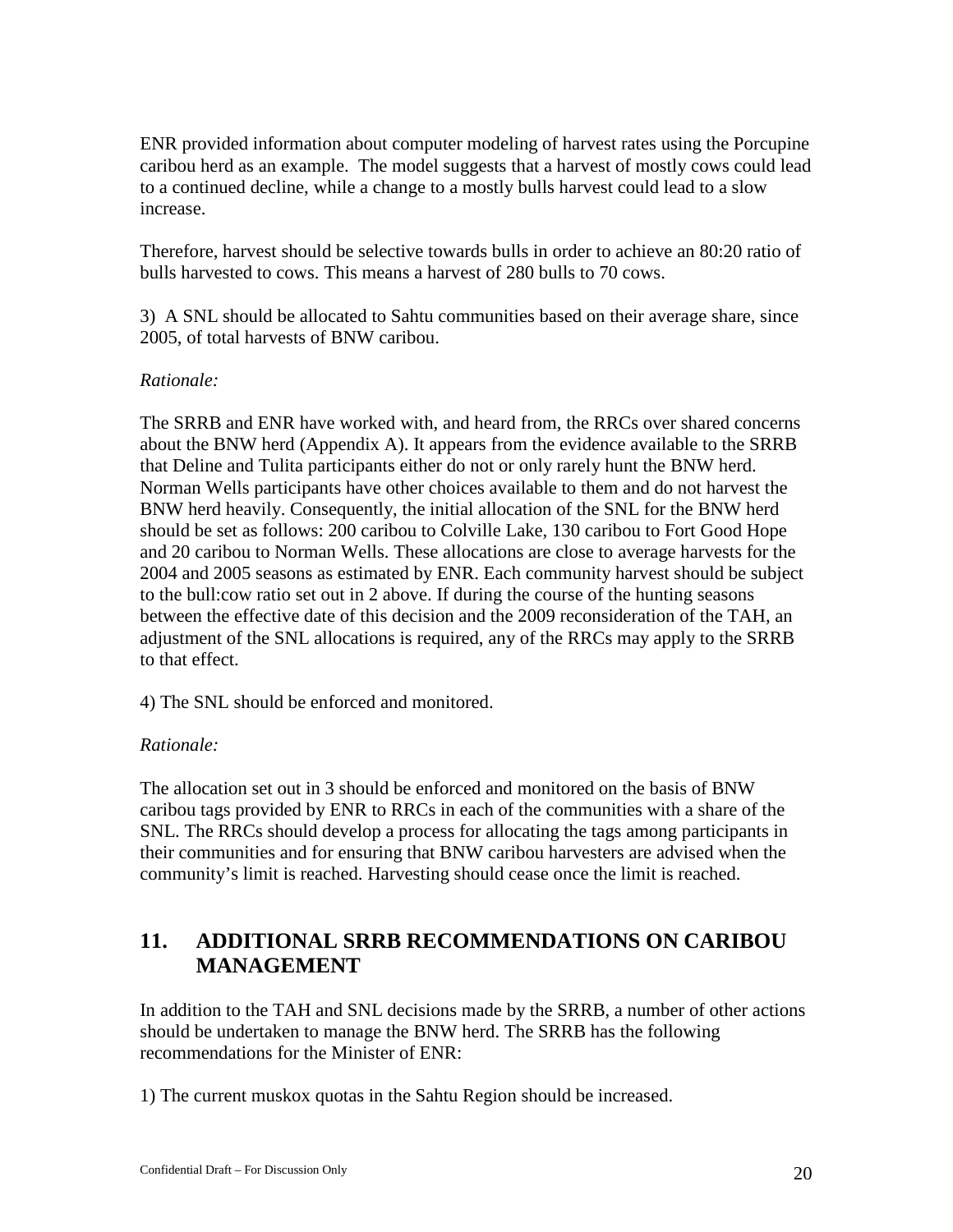During the public hearing, the SRRB heard much concern about increasing numbers of muskoxen in the Sahtu Region and their ever expanding movements southward. The SRRB heard concern that muskoxen will compete with caribou. Although the present quota is not filled each year, the SRRB recommends that the quota for beneficiaries be lifted to encourage the additional hunting of muskoxen. The quota for commercial harvesting should be set at 30 animals and the quota for residents should be increased from two to five.

2) There should be increased conservation education in the Sahtu communities.

The SRRB believes that better knowledge among caribou users of both the practical and technical aspects of caribou management is an important component of a caribou conservation program designed to facilitate the recovery of the BNW herd. A conservation education program aimed at better hunting and handling practices, better knowledge of both traditional and scientific management practices, and better knowledge of caribou and their role in the eco-system, especially directed at the youth, will foster an increased appreciation of the resource. Although the SRRB believes that the GNWT should provide much of the resourcing for this program, the SRRB acknowledges its role and is prepared to contribute resources to the extent possible.

3) Ensure caribou harvest data is obtained from the three BNW communities in the Sahtu.

The SRRB believes that obtaining accurate harvest data will contribute to the successful implementation of the TAH. Consideration should be given to hiring caribou monitors during November – April for the next two years in Colville Lake, Fort Good Hope and Norman Wells. This person could also serve as the RRC's caribou tag administrator.

4) There should be increased management efforts on alternative game.

There is evidence that the scarcity of caribou the last several years around some communities (e.g., Fort Good Hope) has led to the increased hunting of alternative game. The SRRB believes that ENR should begin an intensified management program for species such as moose. This should include the consideration of aerial surveys, community-based harvest monitoring, and specimen collection for assessing physical condition. The SRRB is prepared to provide resourcing for this program to the extent possible.

5) Every effort should be made to ensure community participation in management studies.

While ENR has done a good job of this in the past, the SRRB believes that in order to foster better community trust and cooperation in management efforts that community people should be engaged as much as possible in a hands-on matter in all caribou research and science based monitoring (e.g., aerial surveys, classification counts, radiocollaring).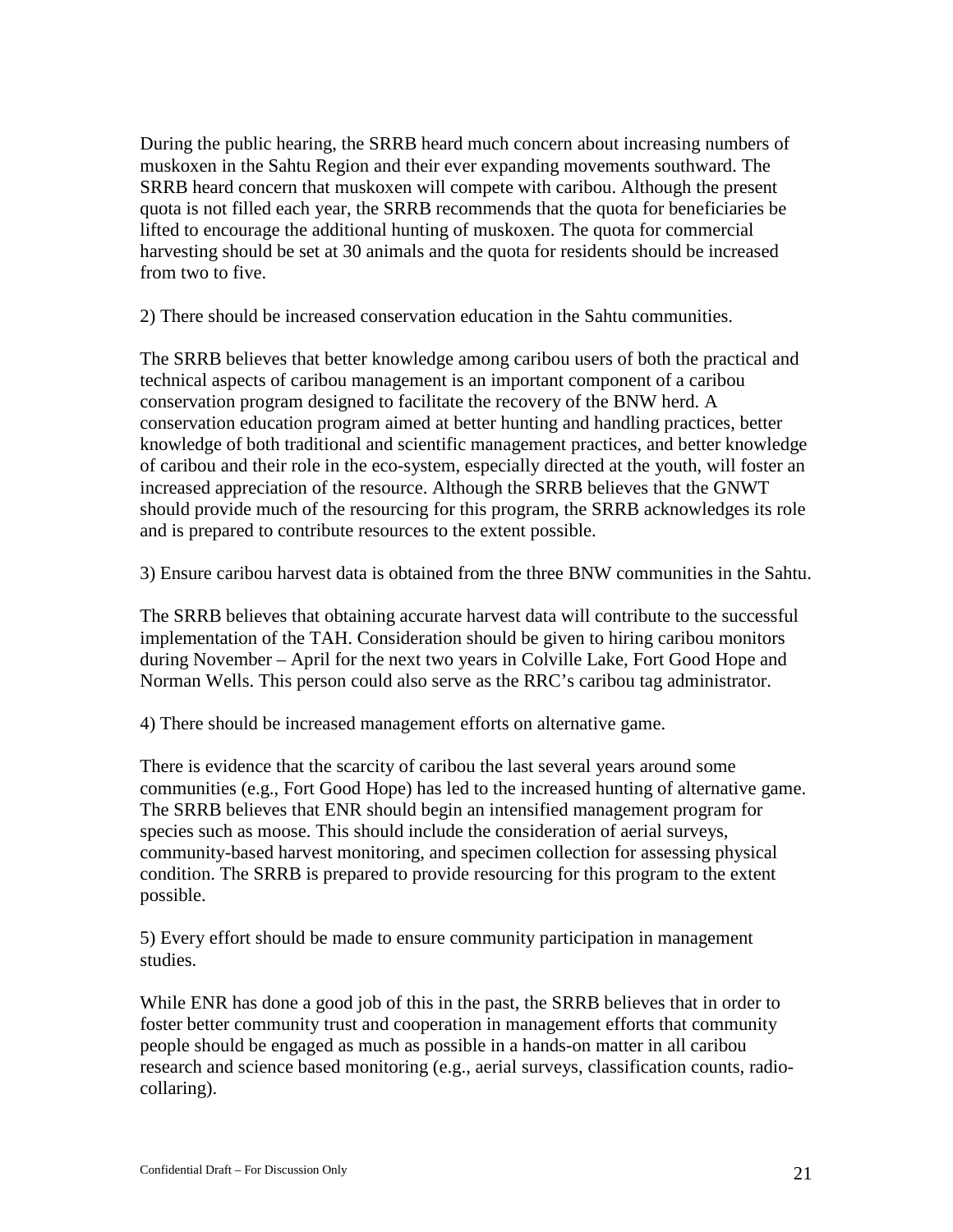6) Barren-ground caribou hunting zones in the Sahtu should be modified to reflect herd specific management.

Currently, the Sahtu has two zones for barren-ground caribou: S/BC/01 and S/BC/03. Both zones are closed for resident, sport, and commercial harvesting. The SRRB believes the zones should be adjusted as follows: eliminate zone S/BC/03 and separate the Sahtu into two zones, S/BC/01 and S/BC/02, which reflect the annual distribution of the BNW herd and the Bluenose-East caribou herd. This will make monitoring and enforcement more straightforward.

7) The most current population management techniques should be brought to bear in making management decisions on the BNW herd.

The SRRB and ENR should work together to develop computer models of selected harvest scenarios for the BNW herd over the next 20 years. The computer model should be completed before the 2009 photo-census.

## <span id="page-21-0"></span>**12. SRRB RECOMMENDATIONS ON DEVELOPMENT, HABITAT AND CARIBOU MANAGEMENT**

During the public hearing in Fort Good Hope, the SRRB heard a number of persons express concern about the level of development activity in the BNW caribou winter range (Figure 3). Elders, in particular, mentioned the potential effects of aircraft activity and other disturbance on caribou distribution and health. The SRRB is aware that the responsibility for the regulation of development activity does not rest with the Minister of ENR and wildlife managers only advise the regulators responsible for making development decisions in the Sahtu Settlement Area.

The SRRB has advisory powers set out in section 13.8.36 of the Sahtu Agreement. This includes the authority to make recommendations to government officials responsible for caribou habitat. The primary regulator of land and water use in the Sahtu Settlement Area is the Sahtu Land and Water Board (SLWB) established by the Sahtu Agreement and the *Mackenzie Valley Resource Management Act (MVRMA)[9](#page-21-1) .* The SLWB is required under subsection 64(2) of the MVRMA to seek and consider the advice of the SRRB in respect of wildlife and wildlife habitat before making permitting or licensing decisions. Likewise, the SRRB has a responsibility to work with land corporations established under the Sahtu Agreement and expects cooperation from these corporations in working to achieve the wildlife management goals of Sahtu Agreement participants.

 $\overline{a}$ 

<span id="page-21-1"></span><sup>9</sup> S.C. 1998, c.25 as amended.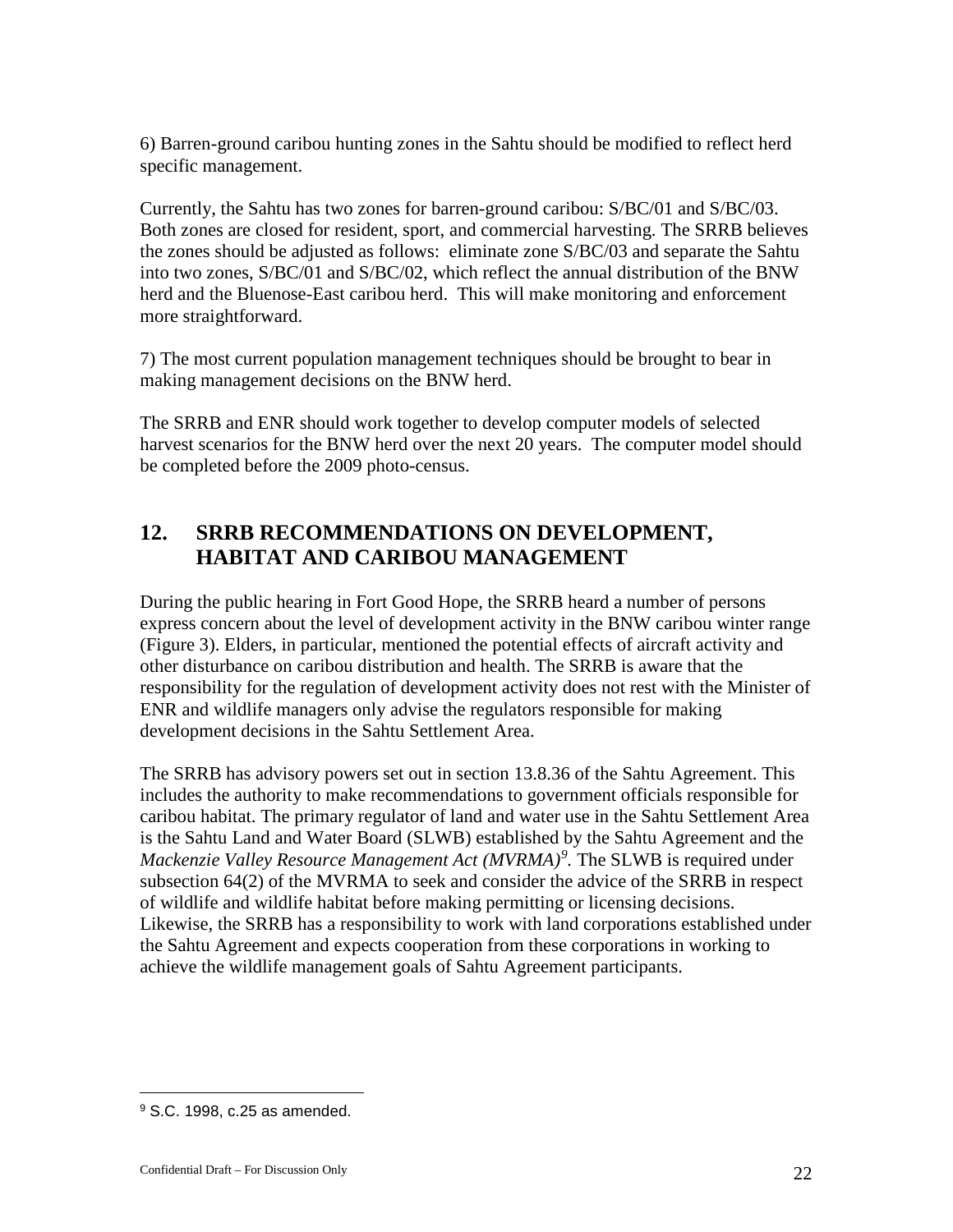

### <span id="page-22-0"></span>**Figure 3: Land Rights in the Bluenose-West Caribou Range (IMAG – Geomatics, INAC 2007)**

Wildlife management must include habitat management and consideration of the potential effects of development activities on caribou populations. Wildlife management is an inclusive process. Land owners and managers must be involved. Early recovery of the BNW herd will depend on the efforts of all parties with the authority to influence those activities which may adversely affect the herd. In consideration of these basic wildlife management principles, the SRRB has the following recommendations to make to the Minister of INAC, the K'asho Go'tine, Deline, and Tulita District Land Corporations and the Sahtu Land and Water SRRB:

1) Conditions on land use and water licenses should reflect the need to minimize disturbance and protect caribou habitat.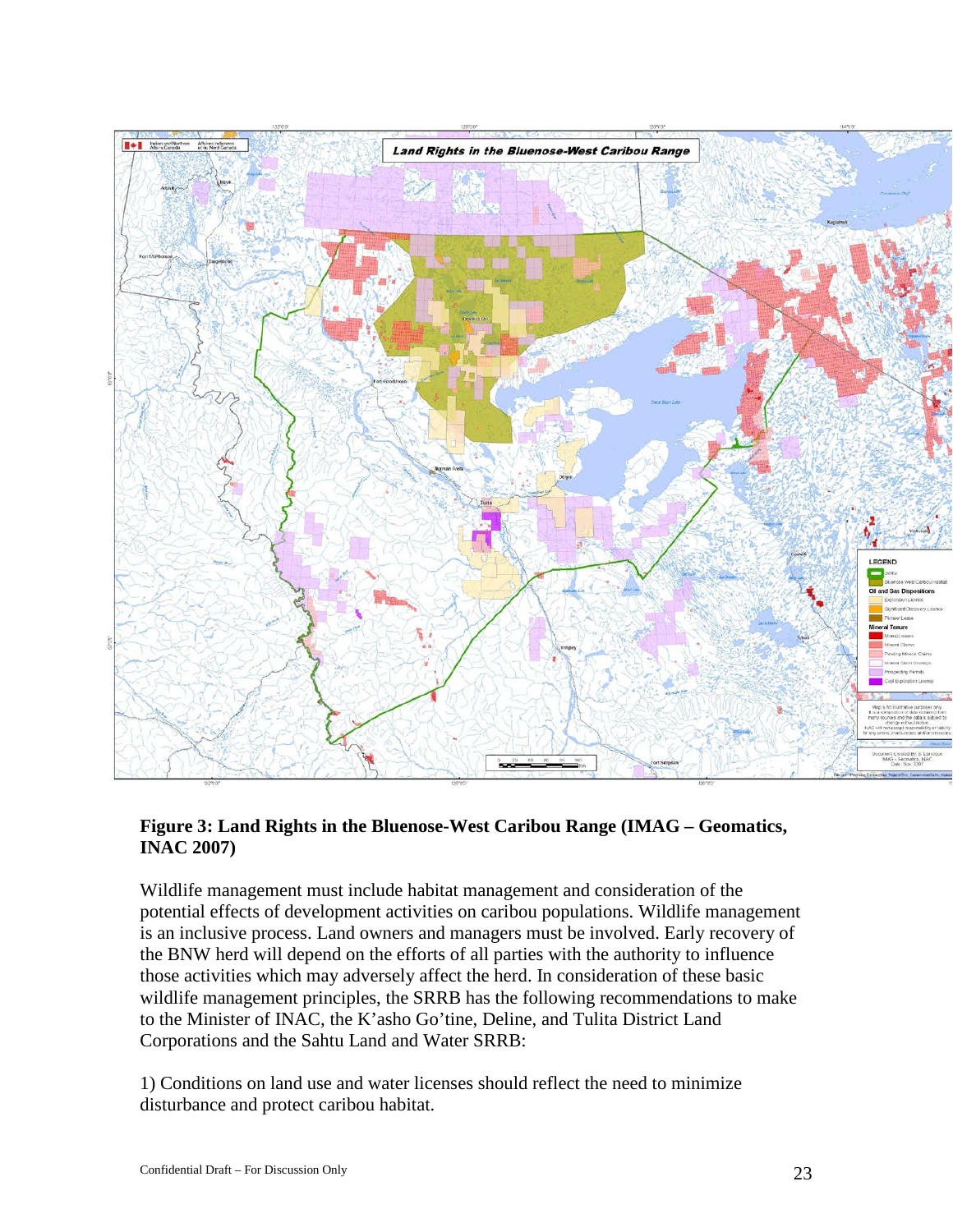The BNW caribou herd winters in the Sahtu Region. Energetic stresses on the caribou are greatest at this time, especially the pregnant cows. During the public hearing, the SRRB heard much concern about disturbance to caribou by development activity. The SLWB issues permits for on the land activities, including resource exploration and development much of which occurs during the winter period. The SRRB wishes to work closely with the SLWB to ensure that there are enforceable conditions on these permits designed to minimize disturbance to caribou at all times, but particularly during the winter, and to mitigate impacts on caribou habitat.

2) Caribou protection measures must be updated and implemented where practical.

During the public hearing, the SRRB heard much concern about disturbance to caribou by development activity. It was brought to the SRRB's attention that the community of Deline has initiated discussions on implementing 'mobile caribou protection measures' when development activity occurs in proximity to caribou. The SRRB recommends and supports Sahtu communities and caribou management partners to explore the efficacy of employing caribou protection measures.

## <span id="page-23-0"></span>**13. CONCLUDING COMMENTS**

Sahtu harvesters must do their part and share in the effort to ensure the recovery of the BNW barren-ground caribou herd. The evidence from the hearing shows that Inuvialuit harvesters acting through the Wildlife Management Advisory Council and their Hunters and Trappers Committees have already implemented a limit on the Inuvialuit share of BNW harvesting based on a total harvest of 4% of the BNW herd. The Gwich'in Renewable Resources Board has indicated that the limited Gwich'in harvest of BNW caribou will be suspended to allow the herd to recover. Unless the co-management boards work together to protect this wildlife population, these efforts will be wasted.

While many harvesters prefer not to impose a TAH, the SRRB concludes that there are no other options available for conservation of the BNW caribou herd at this time. Our Dene forefathers lived their lives using the conservation principle to balance harvest throughout the Sahtu. These practices must be continued. The SRRB believes that limiting the harvest of the BNW caribou can have a great impact on recovery. The SRRB's decision has been structured to have the least impact on caribou users and the greatest benefit to caribou that we can provide at this time. The SRRB has the option of reviewing and modifying these proposed management actions as the herd recovers.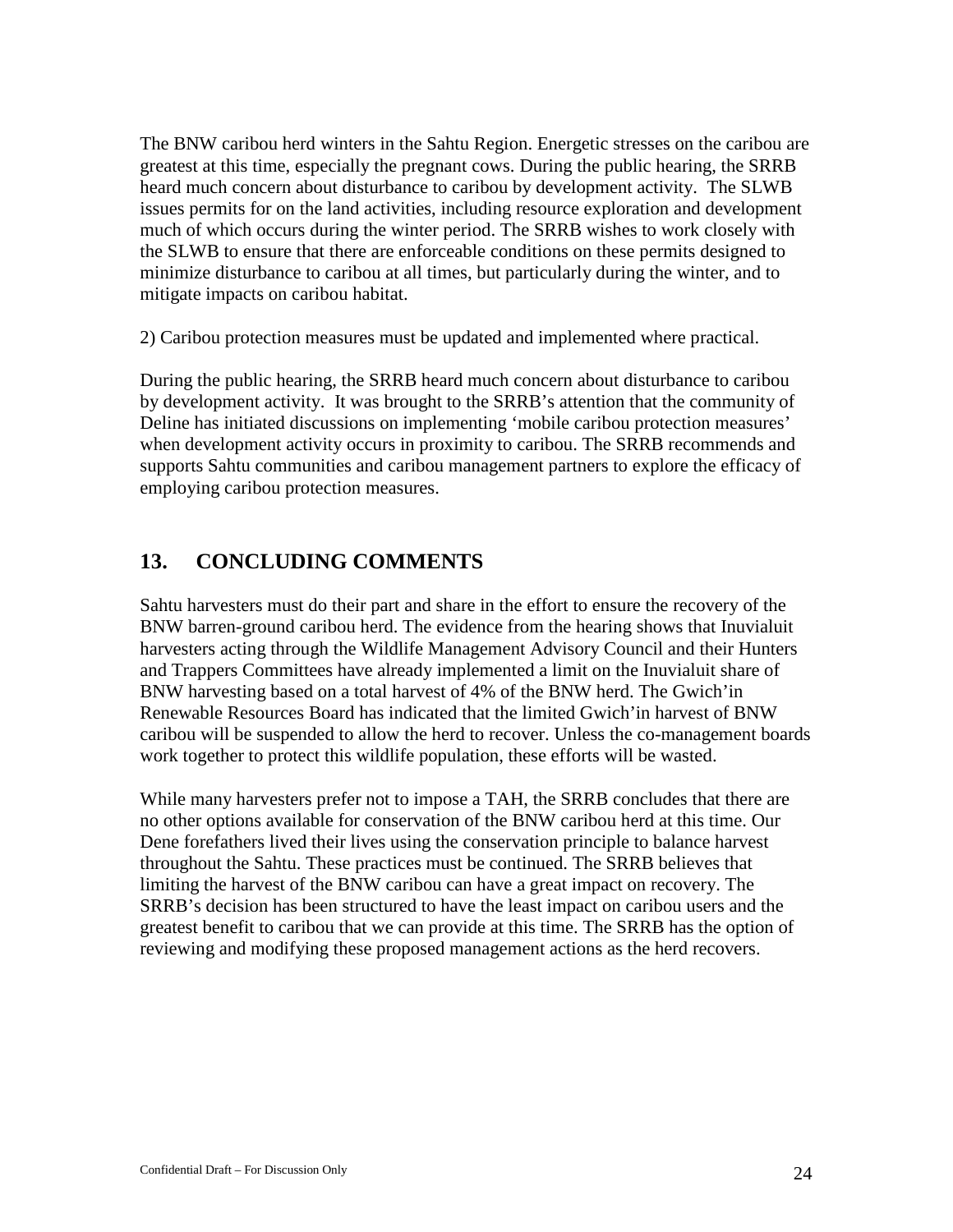### <span id="page-24-0"></span>**APPENDIX A Chronology of Events since the 2005 Photo-Census of the BNW Caribou Herd**

| <b>Date</b> | <b>Event</b>                   | <b>Where</b>      | Who Was<br><b>Involved</b>                                                                                        | <b>What Was Done</b>                                                   |
|-------------|--------------------------------|-------------------|-------------------------------------------------------------------------------------------------------------------|------------------------------------------------------------------------|
| Jul 2005    | Photo census                   | Near<br>Paulatuk  | <b>ENR</b>                                                                                                        | Photo census<br>conducted                                              |
| 9 Sep 05    | Meeting                        | Norman<br>Wells   | ENR, SRRB staff<br>& Chairman,<br><b>RRC</b> Presidents<br>(Norman Wells,<br>Tulita, Fort Good<br>Hope, & Deline) | Census results<br>presented and initial<br>recommendations<br>received |
| 14 Sep 05   | <b>SRRB</b> regular<br>Meeting | Fort Good<br>Hope | ENR, SRRB, RRC<br>representatives                                                                                 | Census results<br>presented                                            |
| 23 Sep 05   | Letter                         |                   | <b>SRRB</b> to RRC<br>Presidents                                                                                  | Asked to take<br>results to members<br>and get<br>recommendations      |
| 14 Oct 05   | Meeting                        | Tulita            | ENR, SRRB staff,<br>RRC and public                                                                                | Census results<br>presented                                            |
| 22 Nov 05   | Meeting                        | Colville<br>Lake  | ENR, RRC and<br>public                                                                                            | Census results<br>presented                                            |
| 26 Nov 05   | Meeting                        | Deline            | ENR, SRRB, RRC,<br>and public                                                                                     | Census results<br>presented                                            |
| 23 Jan 06   | School<br>Presentation         | Colville<br>Lake  | <b>SRRB, ENR</b>                                                                                                  | Census results;<br>recommendations                                     |
| 25 Jan 06   | School<br>Presentation         | Fort Good<br>Hope | SRRB, ENR                                                                                                         | Census results;<br>recommendations                                     |
| 27 Jan 06   | School<br>Presentation         | Norman<br>Wells   | SRRB, ENR                                                                                                         | Census results;<br>recommendations                                     |
| 30 Jan 06   | School<br>Presentation         | Deline            | <b>SRRB, ENR</b>                                                                                                  | Census results;<br>recommendations                                     |
| 01 Feb 06   | School<br>Presentation         | Tulita            | SRRB, ENR                                                                                                         | Census results;<br>recommendations                                     |
| 7-9 Feb 06  | SRRB regular<br>Meeting        | Deline            | SRRB, RRC<br>representatives,<br><b>ENR</b>                                                                       | Summary of<br>recommendations<br>from communities<br>and schools       |
| Jul 06      | Photo census                   | Near<br>Paulatuk  | <b>ENR</b>                                                                                                        | Photo census<br>conducted                                              |
| 20 Sep 06   | <b>SRRB</b> regular<br>Meeting | Tulita            | ENR, SRRB, RRC<br>representatives                                                                                 | 2006 census results<br>presented                                       |
| 24 Oct 06   | Meeting                        |                   | ENR, RRC, public                                                                                                  | Census results                                                         |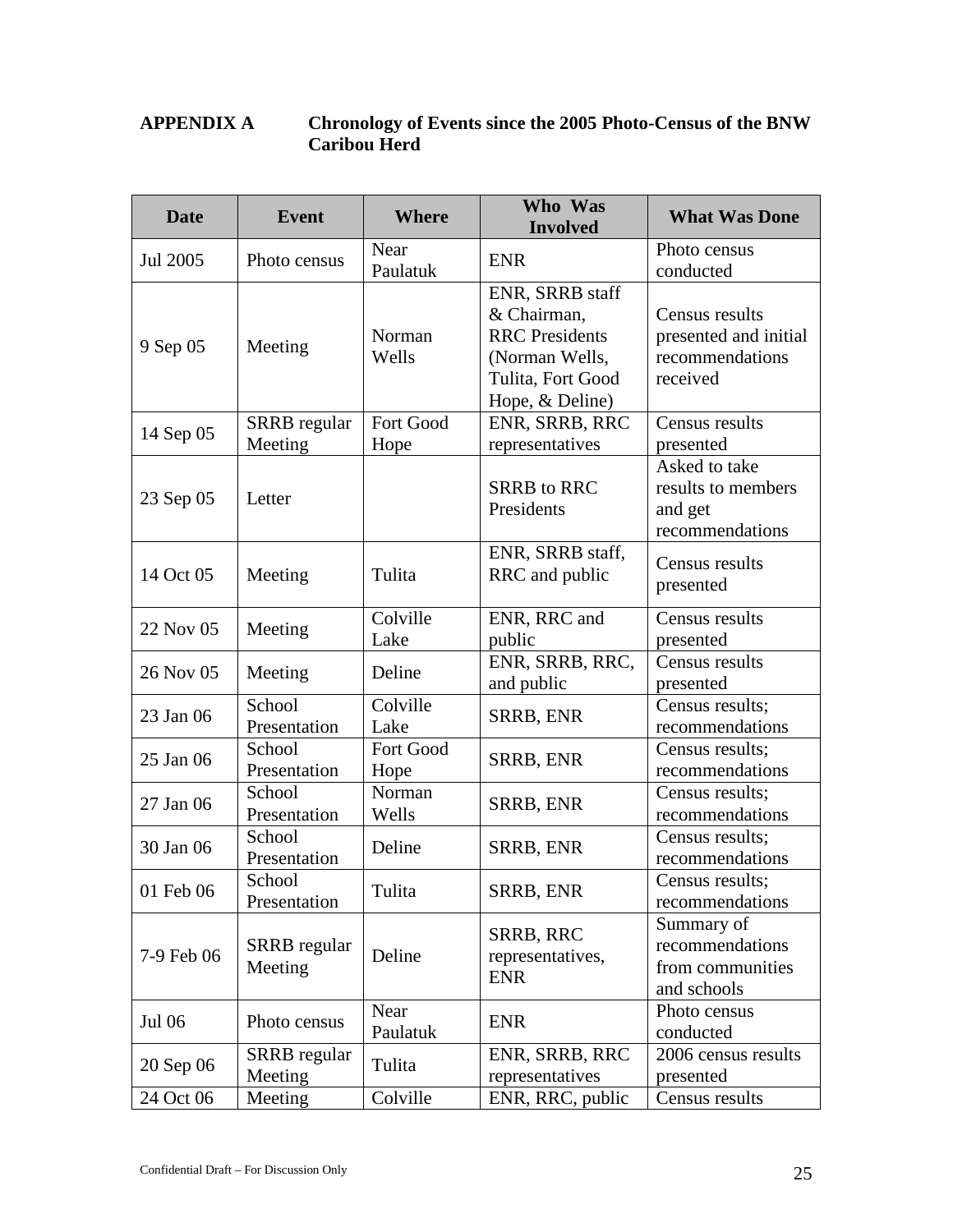| <b>Date</b>         | <b>Event</b>                   | <b>Where</b>      | Who Was<br><b>Involved</b>                                                               | <b>What Was Done</b>                                                                       |
|---------------------|--------------------------------|-------------------|------------------------------------------------------------------------------------------|--------------------------------------------------------------------------------------------|
|                     |                                | Lake              |                                                                                          | presented                                                                                  |
| 25 Oct 06           | Meeting                        | Fort Good<br>Hope | ENR, RRC                                                                                 | Census results<br>presented                                                                |
| 26 Oct 06           | Meeting                        | Norman<br>Wells   | ENR, RRC                                                                                 | Census results<br>presented                                                                |
| 1 Nov 06            | Meeting                        | Deline            | ENR, RRC, public                                                                         | Census results<br>presented                                                                |
| 2 Nov 06            | Meeting                        | Tulita            | ENR, RRC, public                                                                         | Census results<br>presented                                                                |
| 22 Nov 06           | Meeting                        | Inuvik            | <b>SRRB</b> staff, Fort<br>Good Hope RRC,<br>Inuvik HTC,<br>Aklavik HTC,<br>Paulatuk HTC | General agreement<br>on need to have<br>reductions in harvest                              |
| 27 Nov 06           | School<br>presentation         | Fort Good<br>Hope | <b>SRRB</b> staff                                                                        | Census results;<br>recommendations                                                         |
| 29 Nov 06           | School<br>presentation         | Norman<br>Wells   | <b>SRRB</b> staff                                                                        | Census results;<br>recommendations                                                         |
| 12 Dec 06           | School<br>presentation         | Tulita            | <b>SRRB</b> staff                                                                        | Census results;<br>recommendations                                                         |
| 14 Dec 06           | School<br>presentation         | Deline            | <b>SRRB</b> staff                                                                        | Census results;<br>recommendations                                                         |
| $23 - 26$<br>Jan 07 | <b>NWT</b> Caribou<br>Summit   | Inuvik            | All shareholders,<br>including<br>representatives<br>from SRRB and<br>Sahtu RRCs, ENR    | Workshop to discuss<br>caribou decline and<br>potential<br>management actions              |
| 14 Feb 07           | <b>SRRB</b> regular<br>meeting | Norman<br>Wells   | ENR, SRRB, RRC<br>representatives                                                        | Funding proposal<br>for BNW surveys<br>supported by RRCs<br>and approved by<br><b>SRRB</b> |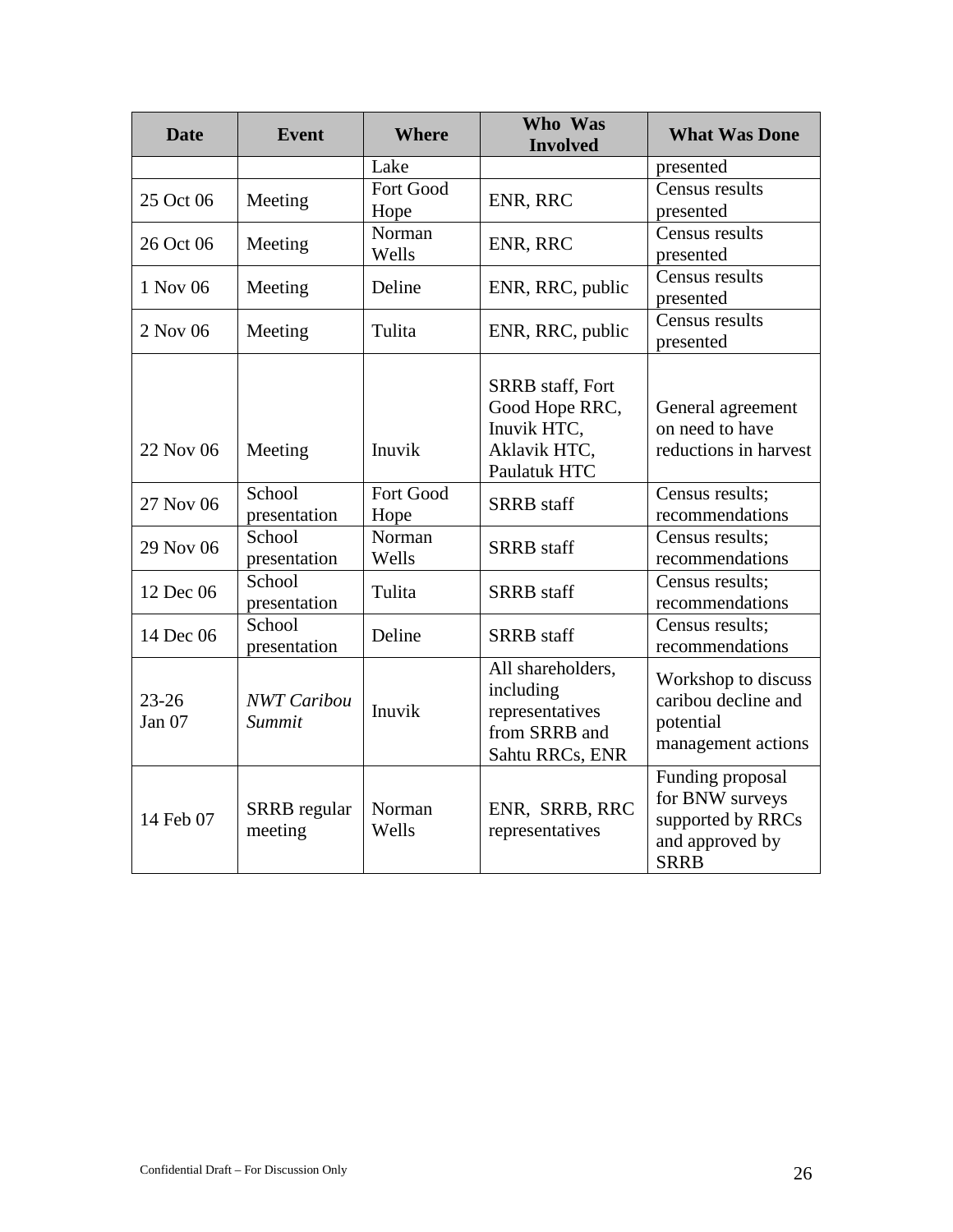<span id="page-26-0"></span>**APPENDIX B Previous SRRB BNW Caribou Recommendations tabled with Minister of ENR**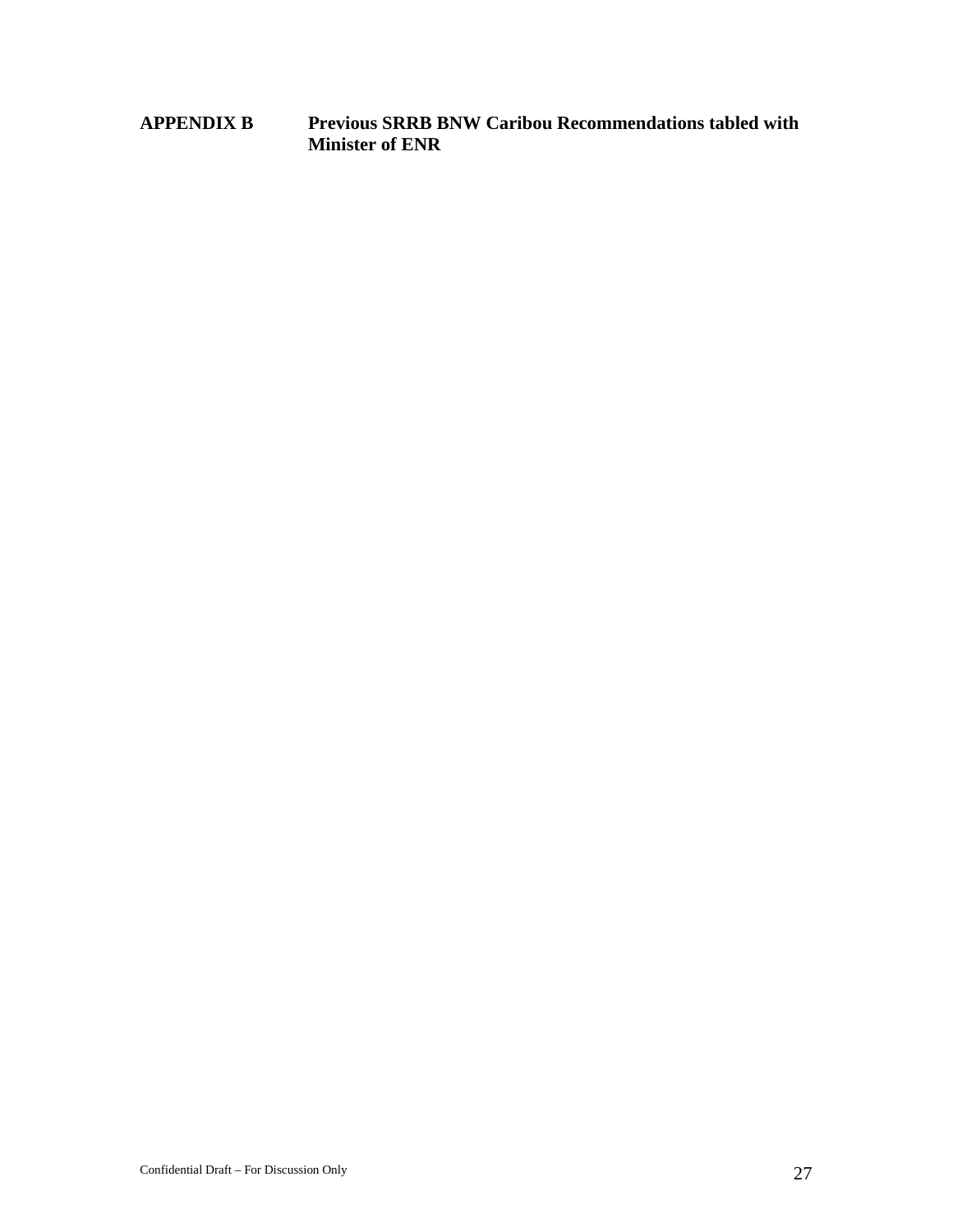### **SEPTEMBER 23, 2005 LETTER - 2 PAGES**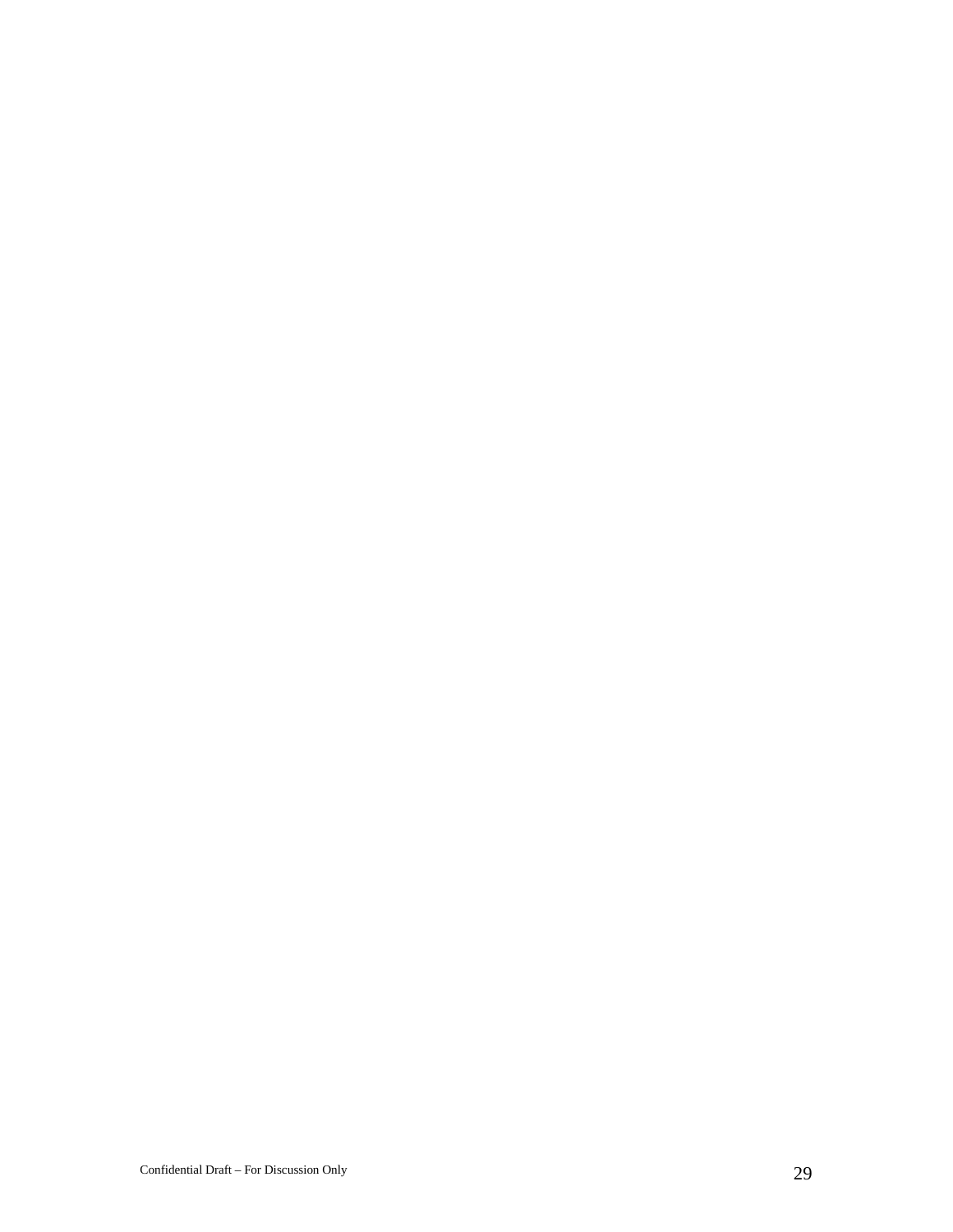# **MARCH 24, 2006 LETTER – 2 PAGES**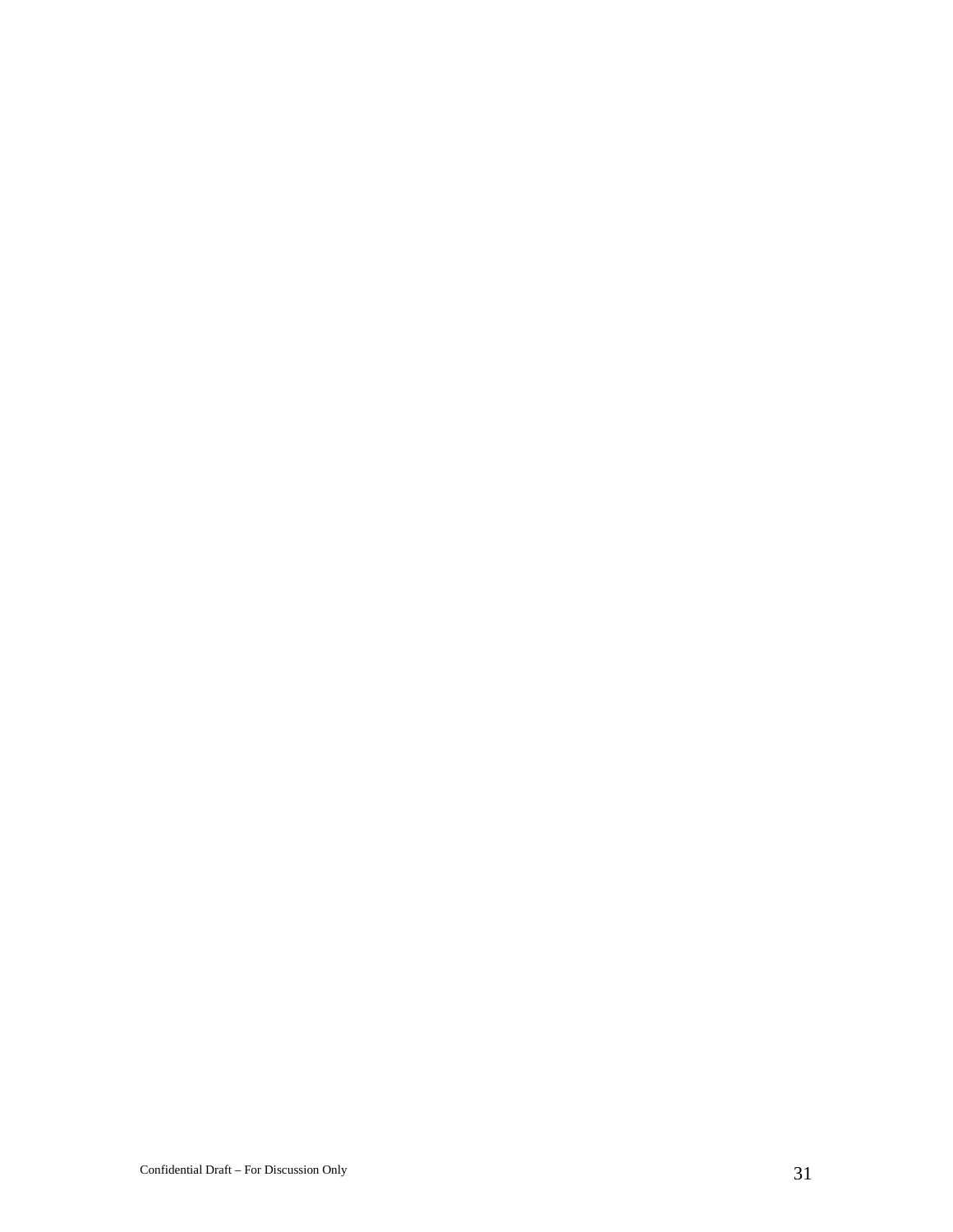### **DECEMBER 20, 2006 LETTER – 3 PAGES**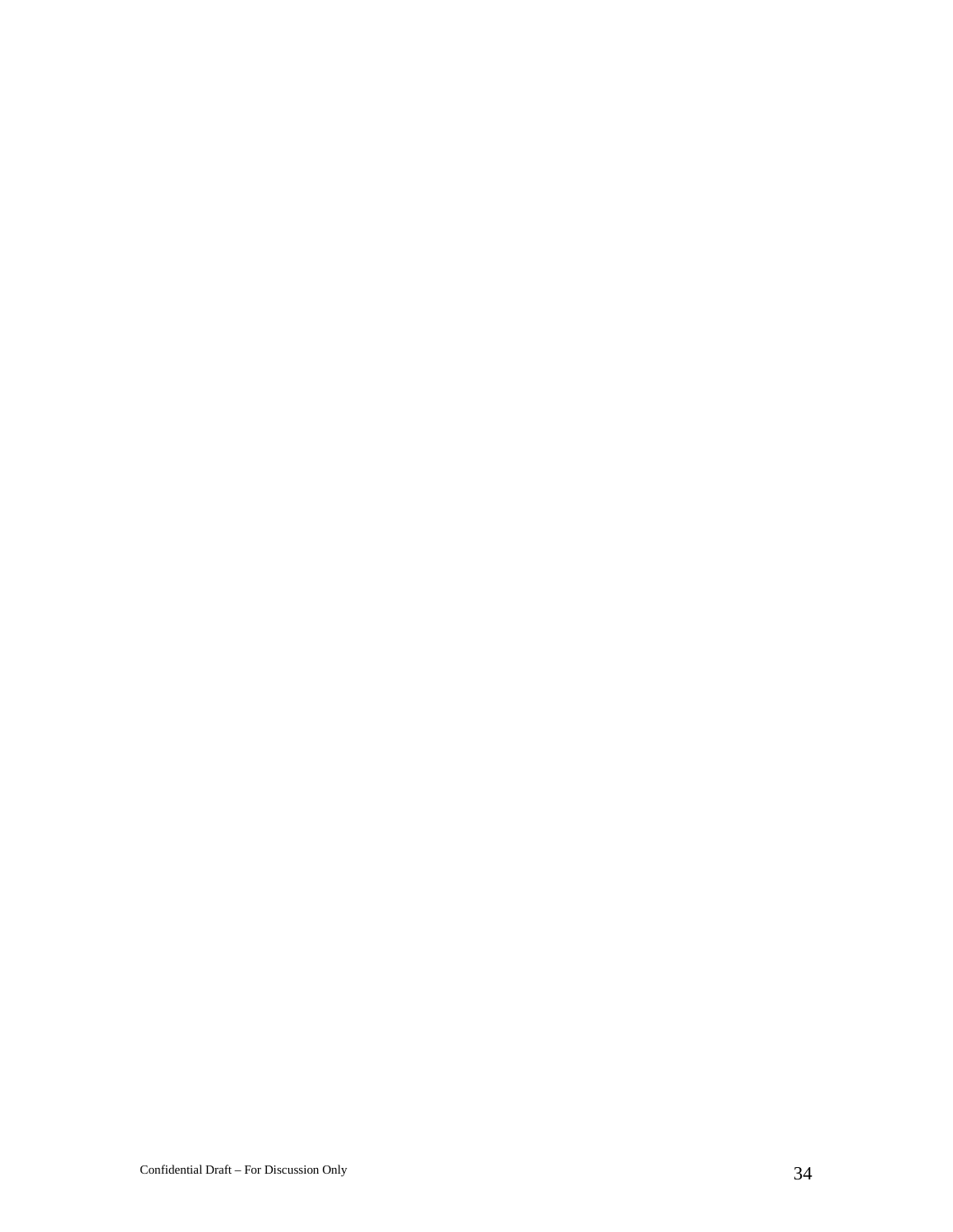### **AUGUST 3, 2007 LETTER – 2 PAGES**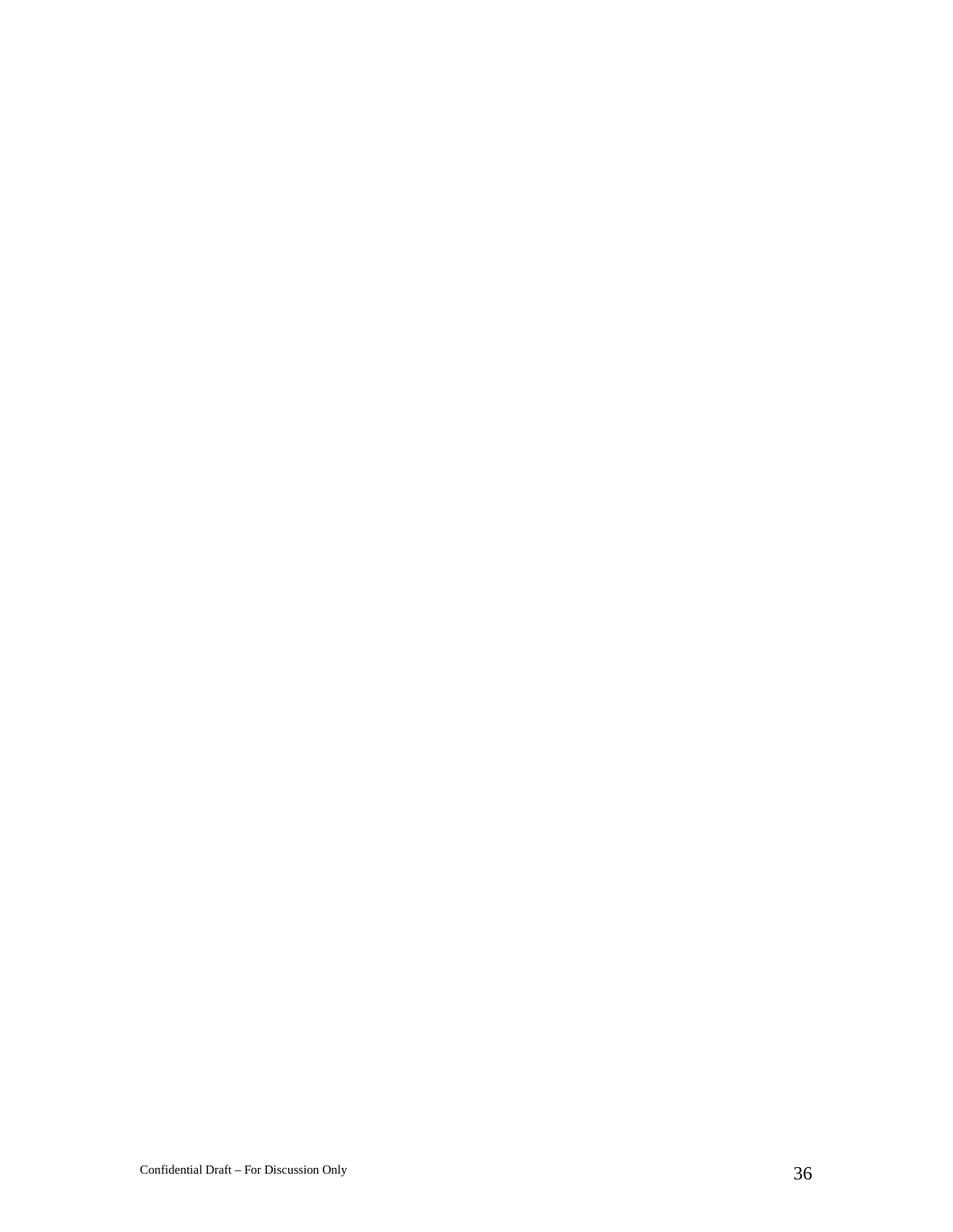<span id="page-36-0"></span>**APPENDIX C Wildlife Management Advisory Council (NWT) & Gwich'in Renewable Resources Board BNW Caribou Recommendations tabled with Minister of ENR**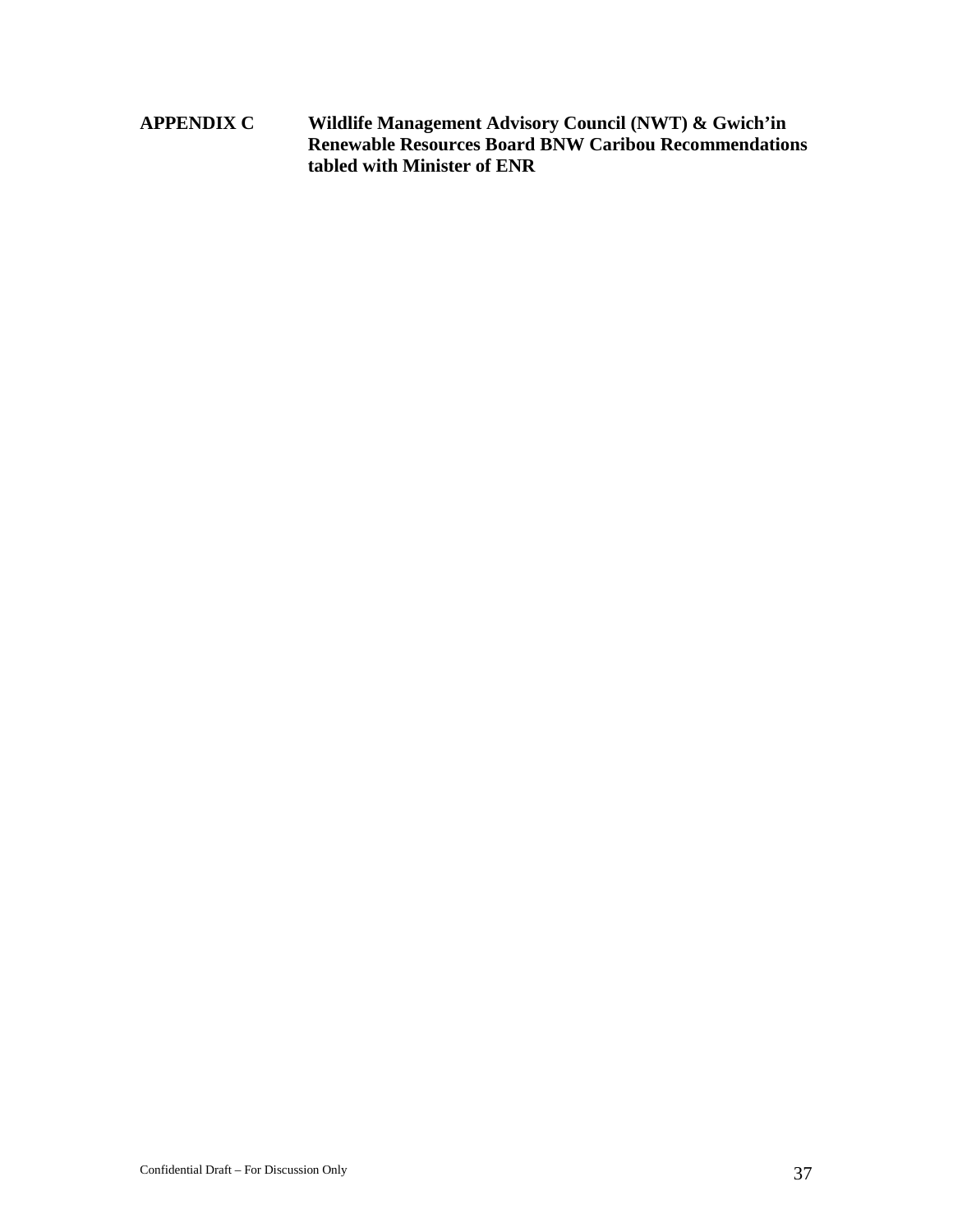# **WMAC JANUARY 20, 2006 LETTER – 3 PAGES**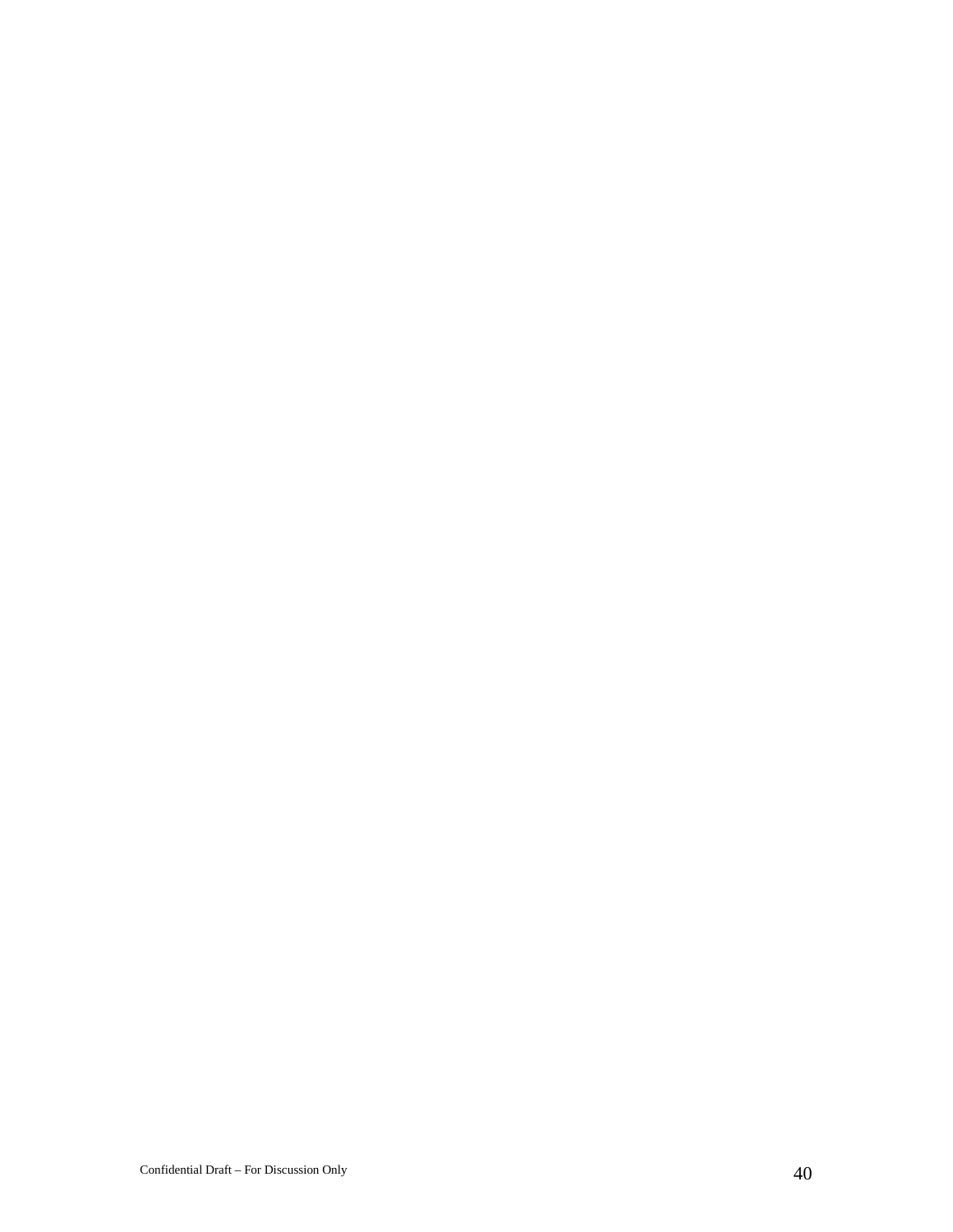# **WMAC OCTOBER 20, 2006 LETTER – 4 PAGES**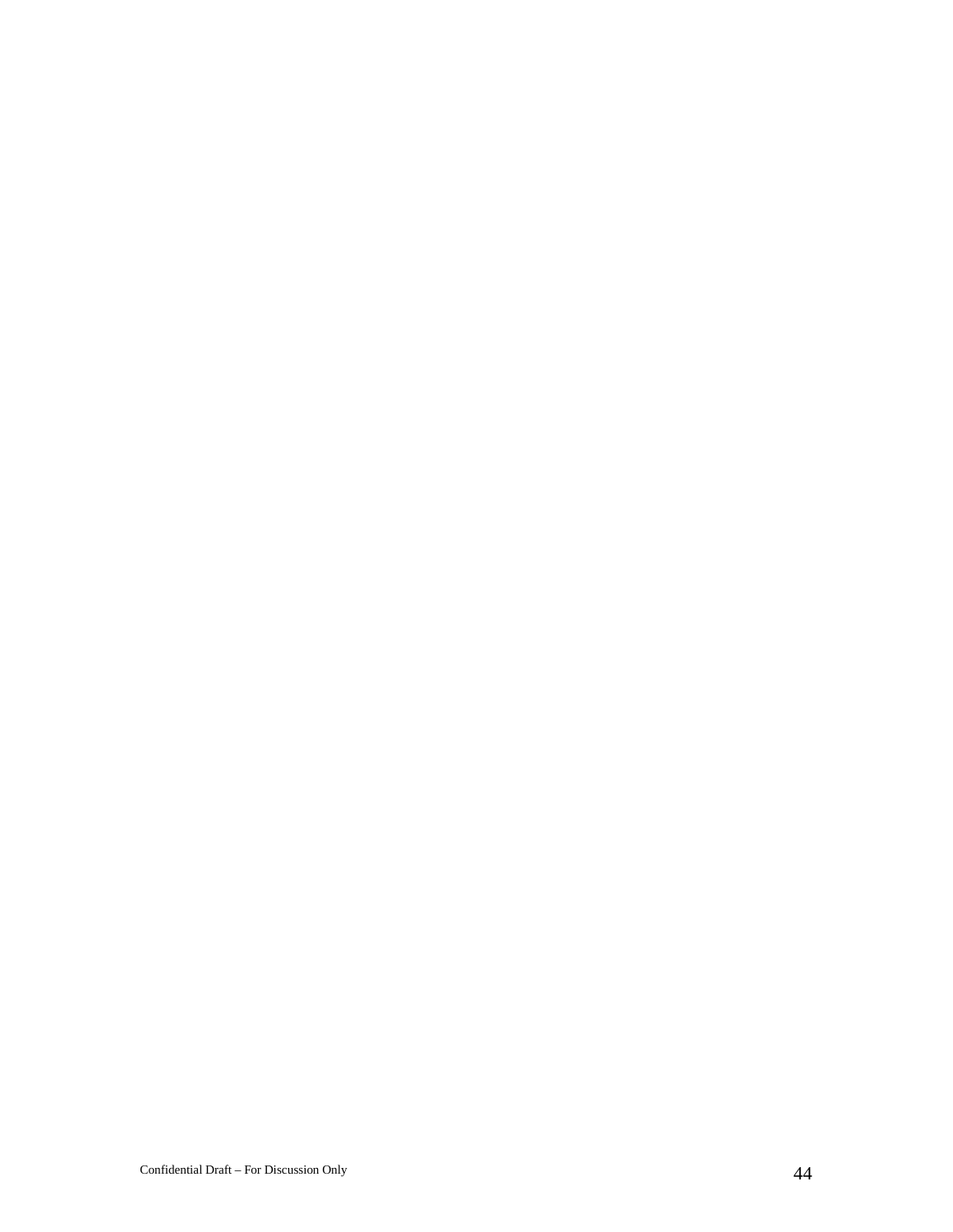# **GRRB MARCH 20, 2006 LETTER – 2 PAGES**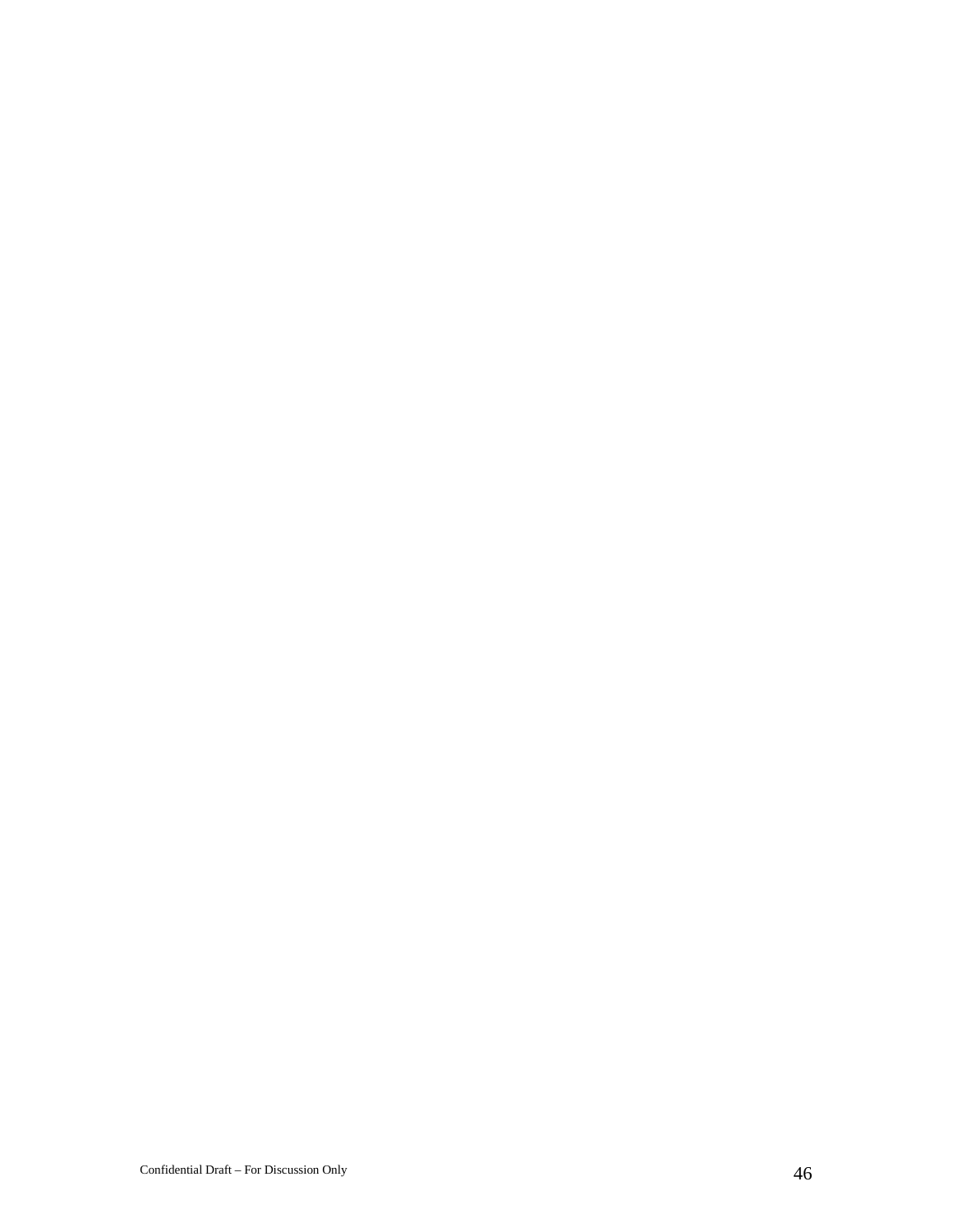# **GRRB OCTOBER 31, 2006 LETTER – 2 PAGES**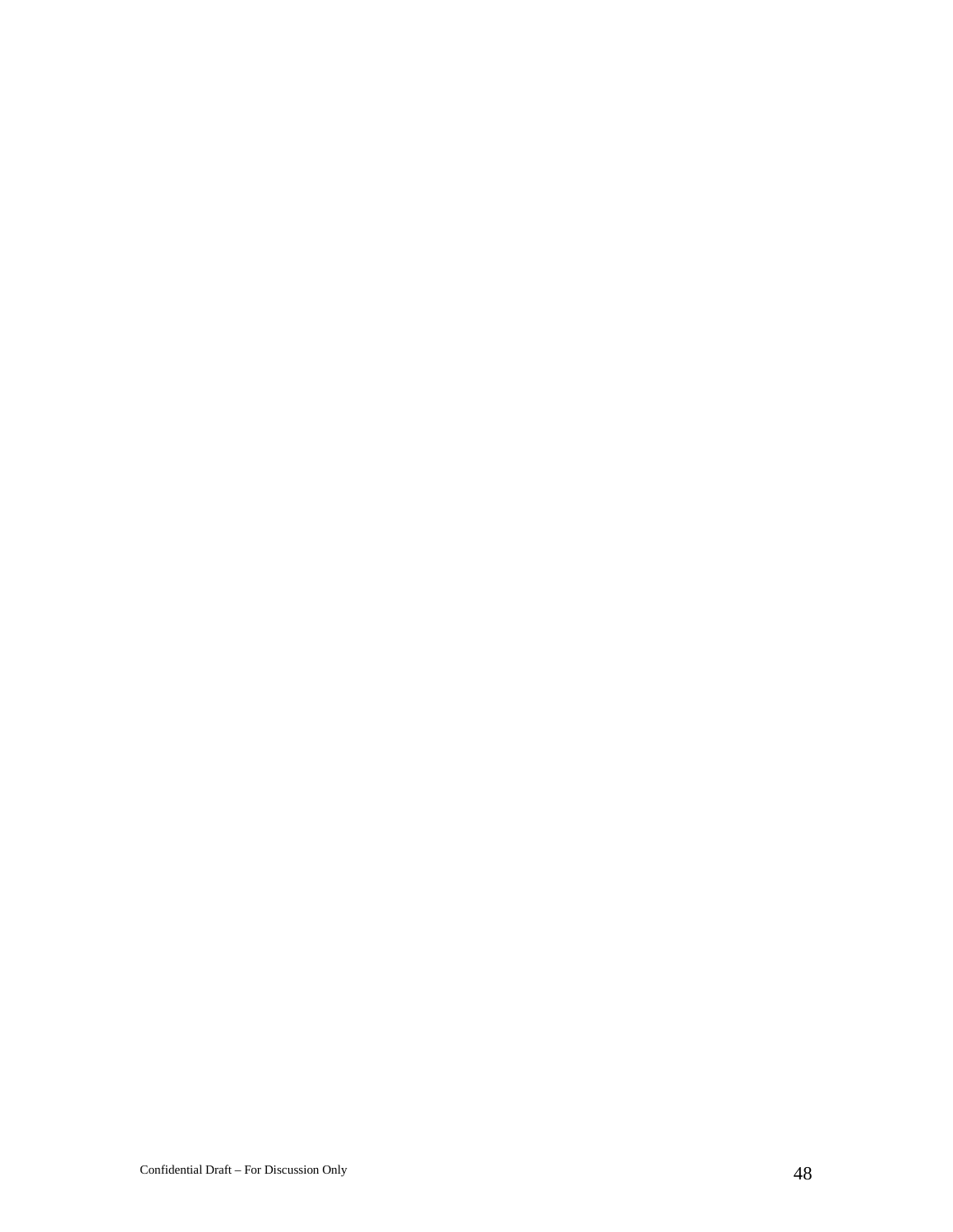#### <span id="page-48-0"></span>**APPENDIX D List of Documents on Public Record [http://www.srrb.nt.ca/registry.htm]**

- 1. 21 December 2007, "Population modeling for the Porcupine Caribou herd the caribou calculator" (322 KB) - This is additional information provided by ENR in their response to Undertaking #1.
- 2. 21 December 2007, ENR Undertakings #1 to 3 (166 KB) This is ENR's response to all three undertakings requested during the November 2006 public hearing in Fort Good Hope
- 3. 21-23 November 2007, Hearing Transcripts This is a link to the Digi-Tran Inc Digital Transcription Services website. Click on Transcript Repository and then on Sahtu Renewable Resources Board.
- 4. 23 November 2007, Hearing Exhibit #2 (6.54 MB) Hunters and Trappers Committee Regulations that resulted from the bylaw changes by Tuktoyaktuk, Sachs Harbour, Inuvik, Aklavik and Paulatuk Hunters and Trappers Committees.
- 5. 23 November 2007, Hearing Exhibit #1 (594 KB) Letter from the Gwich'in Renewable Resources Board to Minister Michael McLeod dated February 14, 2007.
- 6. 19 November 2007, Final List of Registered Parties (66 KB) This is the final list of registered parties for the SRRB's public hearing.
- 7. 19 November 2007, Sahtu Harvest Study and Minimum Needs Level Information (75 KB) - This is Sahtu Harvest Study and Minimum Needs Level data for Colville Lake, Fort Good Hope and Norman Wells.
- 8. 16 November 2007, Tulita Renewable Resource Council Submission (117 KB) This is the Tulita Renewable Resource Council's written submission for the SRRB's public hearing.
- 9. 16 November 2007, ENR Response to Information Request No. 2.1 (97 KB) This is ENR's response to the SRRB's information request of 9 November 2007. The following are published and draft reports on the Bluenose-West Caribou Herd.
	- a. Estimates of the number of barren-ground caribou in the Cape Bathurst and Bluenose-West herds and reindeer/caribou on the upper Tuktoyaktuk Peninsula derived using post-calving photography, July 2006. (2.74 MB) (Nagy and Johnson 2006; MR#(171) (KB)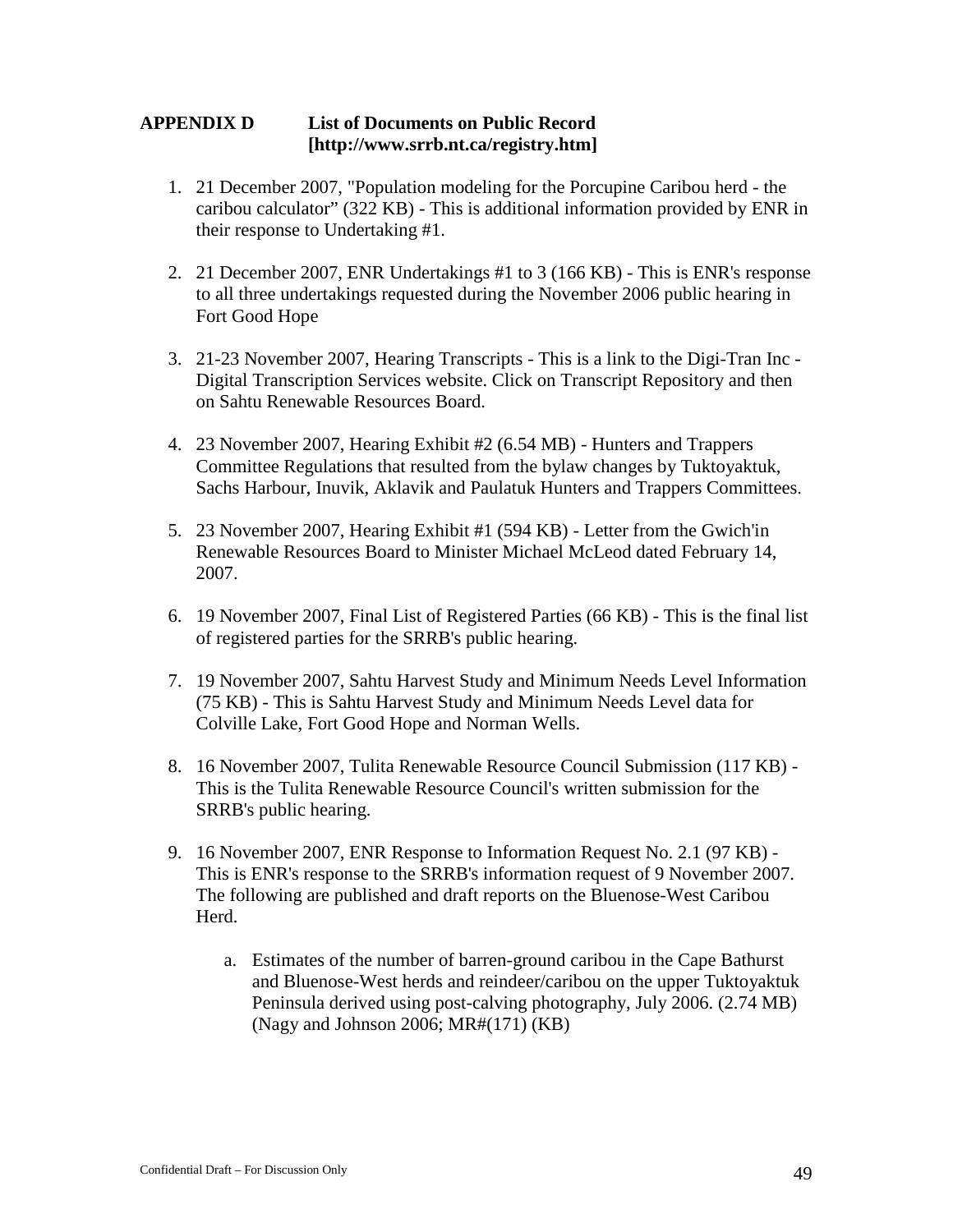- b. Seasonal ranges of the Cape Bathurst, Bluenose-West, and Bluenose-East barren-ground caribou herds. (3.18 MB) (Nagy, Wright, Slack, and Veitch 2005; MR #167)
- c. Estimates of the number of barren-ground caribou in the Cape Bathurst and Bluenose-west Herds, July 1986 & 1987: a reanalysis or post-calving photography. (889 KB) (Nagy, MacLean, and Russell 2007; MR draft)
- d. Estimates of the number of barren-ground caribou in the Cape Bathurst and Bluenose-West herds derived using post-calving photography, July 1992. (545 KB) (Nagy and Fraser 2007; MR draft)
- e. Estimates of the number of barren-ground caribou in the Cape Bathurst and Bluenose-West herds derived using post-calving photography, July 2000. (1.36 MB) (Nagy and Bucher 2006; MR draft)
- f. Bluenose-West and Cape Bathurst caribou herds calving ground classification survey, June 2000 & 2001. (4.56 MB) (Nagy 2002; Draft report)
- g. Estimates of the number of barren-ground caribou in the Cape Bathurst and Bluenose-West herds derived using post-calving photography, July 2005. (2.10 MB) (Nagy and Johnson 2006 ; MR draft)
- h. Calf:cow ratios estimated at or near the peak of calving for the Bluenosewest herd, 2002 to 2005. (12.6 MB) (Nagy and Johnson 2007; MR draft)
- i. Defining herds within the range of 'Bluenose' barren-ground caribou in Canada's Northwest Territories and Nunavut. (140 KB) (Nagy, Veitch, Zittlau, Branigan, Larter, Wright, Gunn, Cooley, Patterson and Strobeck 2001; Journal of Wildlife Management draft)
- j. Barren-ground caribou distribution in late winter 2004, western NWT. (1.95 MB) (D'Hont, Gunn, Nagy, Popko and Veitch 2005; MR draft)
- k. April 2007 recruitment survey field summary Tuktoyaktuk Peninsula, Cape Bathurst, and Bluenose-west herds. (403 KB) (Davison and Popko 2007; Field report draft)
- l. June 2007 calving ground survey Tuktoyaktuk Peninsula, Cape Bathurst, and Bluenose-West herds. (528 KB) (Davison and Popko 2007; Field report draft)
- m. July 2007 productivity field summary Tuktoyaktuk Peninsula, Cape Bathurst, and Bluenose-West herds. (1.04 MB) (Davison, Adams and Branigan 2007; Field report draft)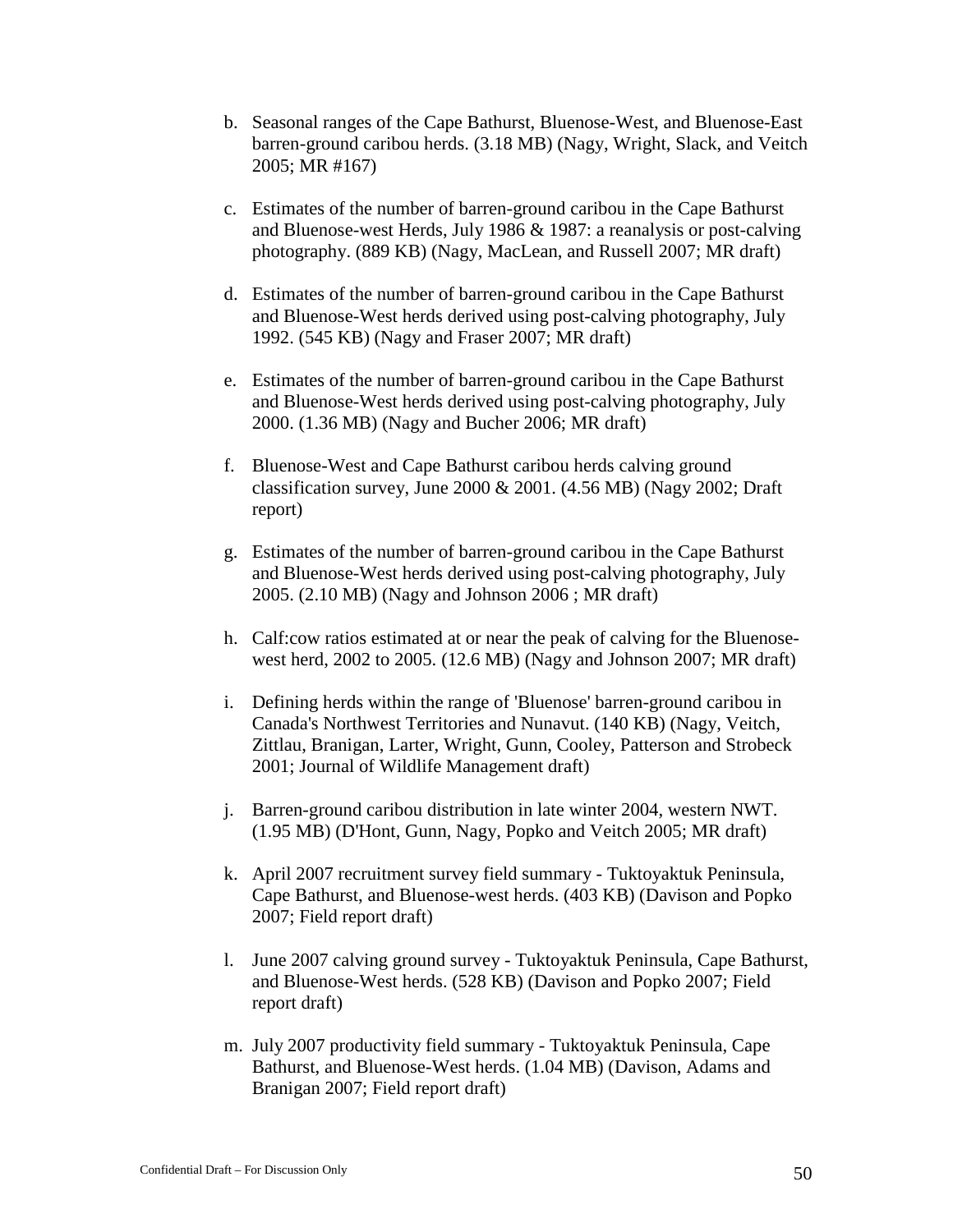- n. Photocensus of the Bluenose Caribou Herd in July 1986 and 1987. (1.35 MB) (MacLean and Russell ; MR #108)
- o. Defining herds within the range of Bluenose barren-ground caribou. (576 KB) (Nagy, Veitch, Branigan, Larter, Wright, Gunn, Cooley, Patterson and Strobeck)
- 10. 16 November 2007, Letter to DIAND Regional Director General (387 KB) The SRRB has requested that DIAND provide a response to Information Request No. 1.3.
- 11. 15 November 2007, List of Registered Parties (160 KB) This is the list of registered parties as of this date.
- 12. 14 November 2007, Letter to ENR Deputy Minister (292 KB) The SRRB has requested that ENR ensure that senior management level staff are in attendance at the public hearing.
- 13. 13 November 2007, Behdzi Ahda' First Nation Hearing Submission (100 KB) This is the Behdzi Ahda' First Nation's written submission for the SRRB's public hearing.
- 14. 13 November 2007, Behdzi Ahda' First Nation Revised Response to Information Request No. 1.2 (390 KB) - This is Behdzi Ahda' First Nation's revised response to the SRRB's information request of 22 October 2007.
- 15. Caribou Forever Our Heritage, Our Responsibility: A Barren-ground Caribou Management Strategy for the Northwest Territories 2006-2010 (1.08 MB) - This is ENR's management strategy to unify herd specific management planning and provide principles to guide barren-ground caribou management in the NWT.
- 16. 12 November 2007, ENR Hearing Submission (7.25 MB) This is ENR's presentation for the SRRB's public hearing.
- 17. 9 November 2007, Information Request to ENR (131 KB) The SRRB issued an information request to ENR for additional information about the Bluenose-West Caribou Herd.
- 18. 9 November 2007, Fort Good Hope Renewable Resource Council Hearing Submission (381 KB) - This is the Fort Good Hope Renewable Resource Council's written submission for the SRRB's public hearing.
- 19. 9 November 2007, Behdzi Ahda' First Nation Intervenor List (74 KB) This is an email forwarded to the SRRB listing community organizations and elders wishing to participate during the hearing.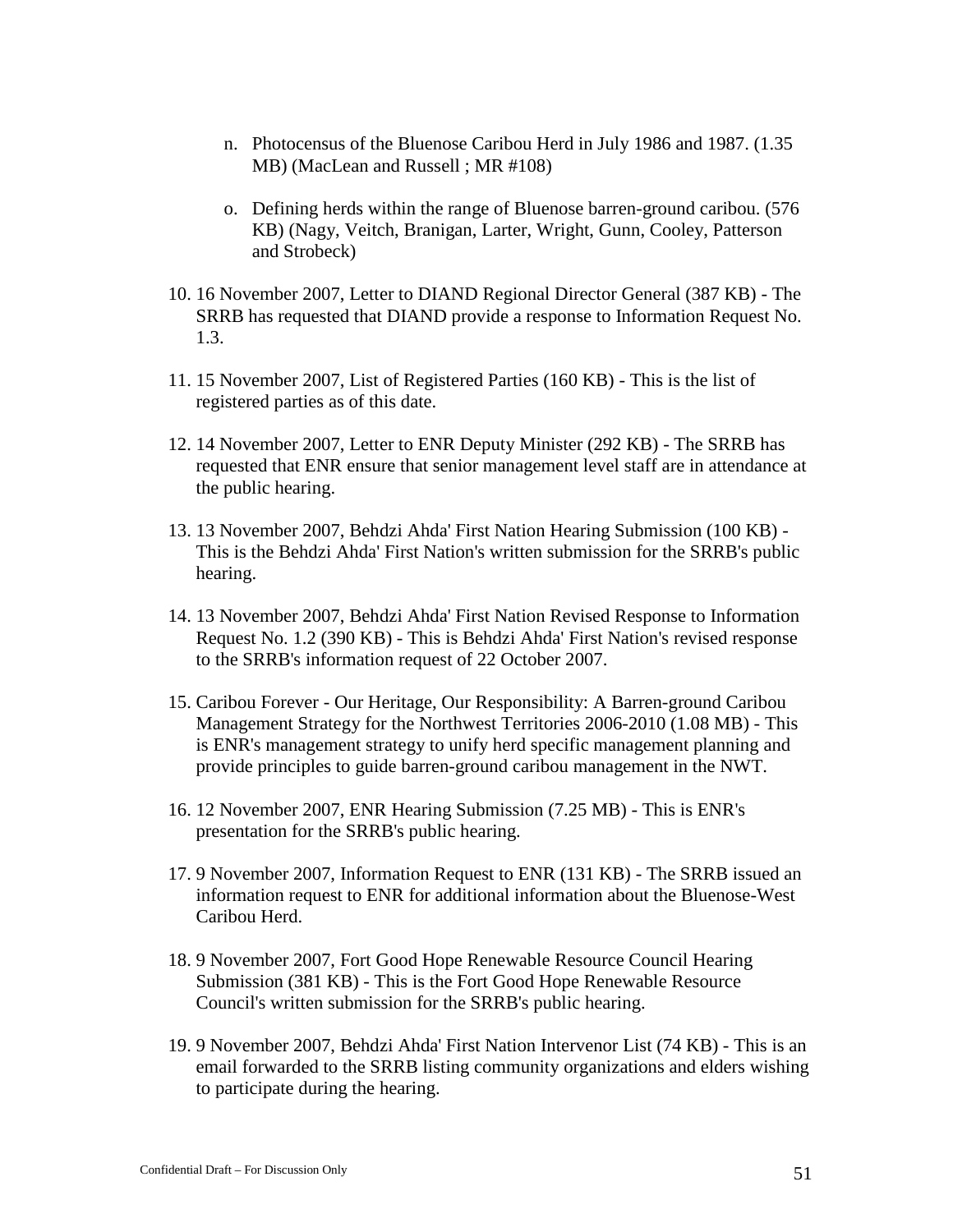- 20. 7 November 2007, Behdzi Ahda' First Nation Response to Information Request No. 1.2 (390 KB) - This is Behdzi Ahda' First Nation's response to the SRRB's information request of 22 October 2007.
- 21. 5 November 2007, ENR Response to Information Request No. 1.1 (151 KB) This is ENR's response to the SRRB's information request of 22 October 2007.
- 22. 5 November 2007, Letter to ENR Minister (149 KB) The SRRB has provided confirmation to ENR that a public hearing will be held on November 21-23, 2007.
- 23. 30 October 2007, Public Registry Announcement (94 KB) The SRRB announced that its public registry for the SRRB public hearing was up and running.
- 24. 22 October 2007, Information Request to Parties (140 KB) The SRRB issued several information requests to obtain additional information for consideration prior to the Hearing.
- 25. 15 October 2007, Public Hearing Advertisement (105 KB) This notice invites individuals and organizations to attend the Public Hearing Nov. 21-23, 2007 in Fort Good Hope, NT as well as detailing deadlines for registering and filing submissions.
- 26. 9 October 2007, ENR Response to BAFN (195 KB) This is ENR's response to the Behdzi Ahda' First Nation regarding the proposed fall composition survey for the Bluenose-West Caribou Herd.
- 27. 9 October 2007, Behdzi Ahda' First Nation Letter (184 KB) This letter from Behdzi Ahda' First Nation expresses concerns about a proposed fall composition survey for the Bluenose-West Caribou Herd.
- 28. 26 September 2007, Response from ENR Minister (204 KB) This letter acknowledges ENR Minister's receipt of August 3, 2007 letter from the SRRB to table any recommendations related to total allowable harvest for the Bluenose-West Caribou Herd.
- 29. 3 August 2007, Letter to ENR Minister (219 KB) The SRRB has requested the ENR Minister to table any recommendations related to total allowable harvest for the Bluenose-West Caribou Herd until a pubic hearing is held.
- 30. 15 January 2007, Ayoni Keh Land Corporation Letter to ENR Minister (478 KB) - This letter is from the Ayoni Keh Land Corporation to the Minister of ENR about the Bluenose-West & East Caribou Herd Recommendations.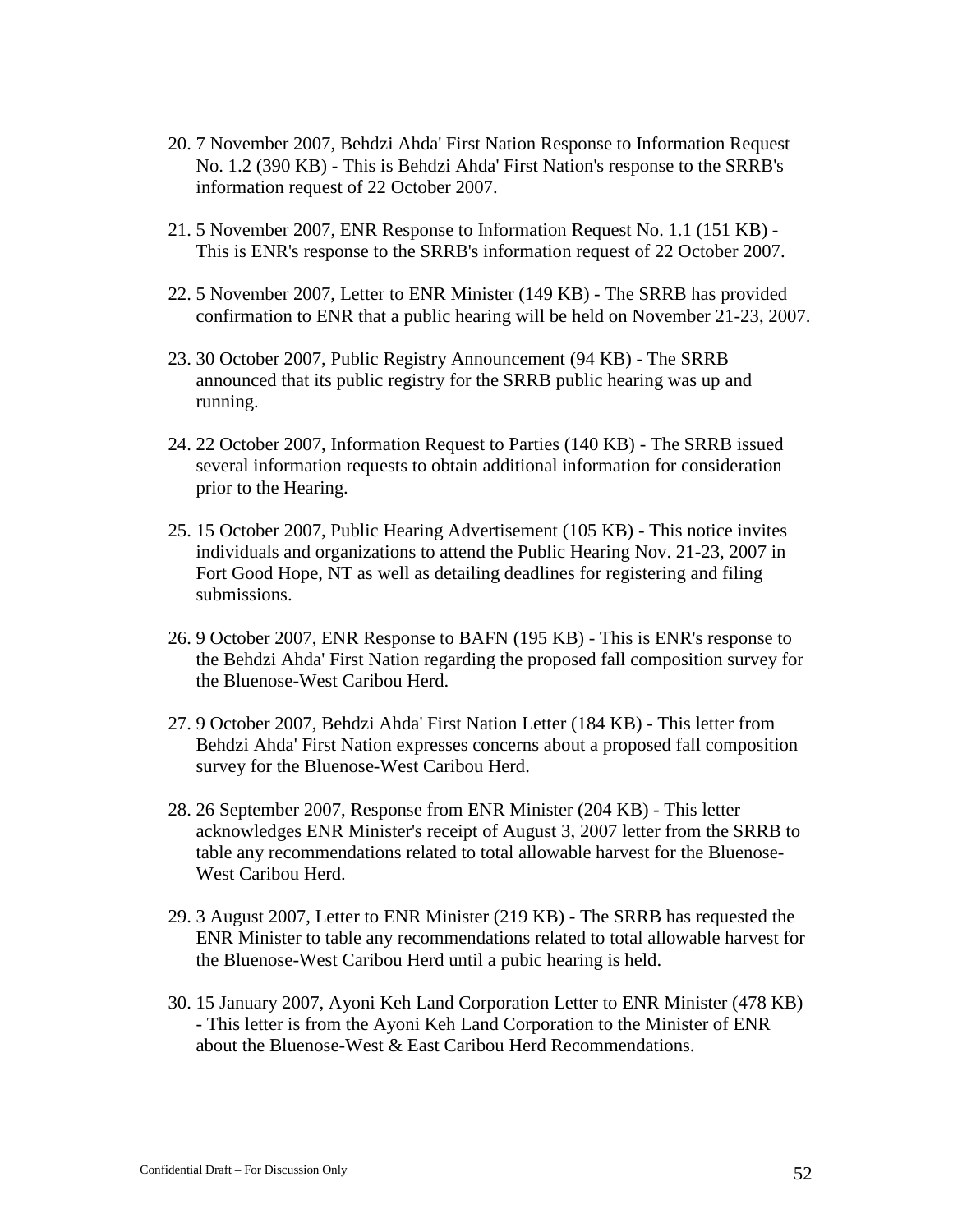- 31. 20 December 2006, Letter to ENR Minister (423 KB) The SRRB has prepared several recommendations for the Bluenose-West & East Caribou Herds and forwarded these to the ENR Minister.
- 32. 20 September 2006, ENR Power Point Presentation (10.1 MB) ENR 2006 presentation to the SRRB on the photocensus results for Bluenose-West & East Caribou Herds.
- 33. 24 March 2006, Letter to ENR Minister (374 KB) This letter indicates the SRRB's request to the ENR Minister to amend four of the six recommendations made on February 17, 2007.
- 34. 17 February 2006, Letter to ENR Minister (437 KB) The SRRB made recommendations to the ENR Minister to be considered for the Bluenose-West & East Caribou Herds in the Sahtu Settlement Area.
- 35. 25 October 2005, Response from ENR Minister (194 KB) The ENR Minister responds to the SRRB's September 23, 2005 letter containing two recommendations for 2006.
- 36. 23 September 2005, Letter to RRC Presidents (173 KB) This letter from the SRRB encourages RRCs to gather information about the Bluenose-West  $& East$ Caribou Herds. This information will be used in the development of specific recommendations to the ENR Minister.
- 37. 23 September 2005, Letter to ENR Minister (210 KB)) This letter from the SRRB indicates two immediate recommendations with respect to the 2006 photocensus and check stations to the ENR Minister.
- 38. 14 September 2005, ENR Power Point Presentation (26.5 MB) ENR 2005 presentation to the SRRB on the photocensus results for Bluenose-West& East Caribou Herds.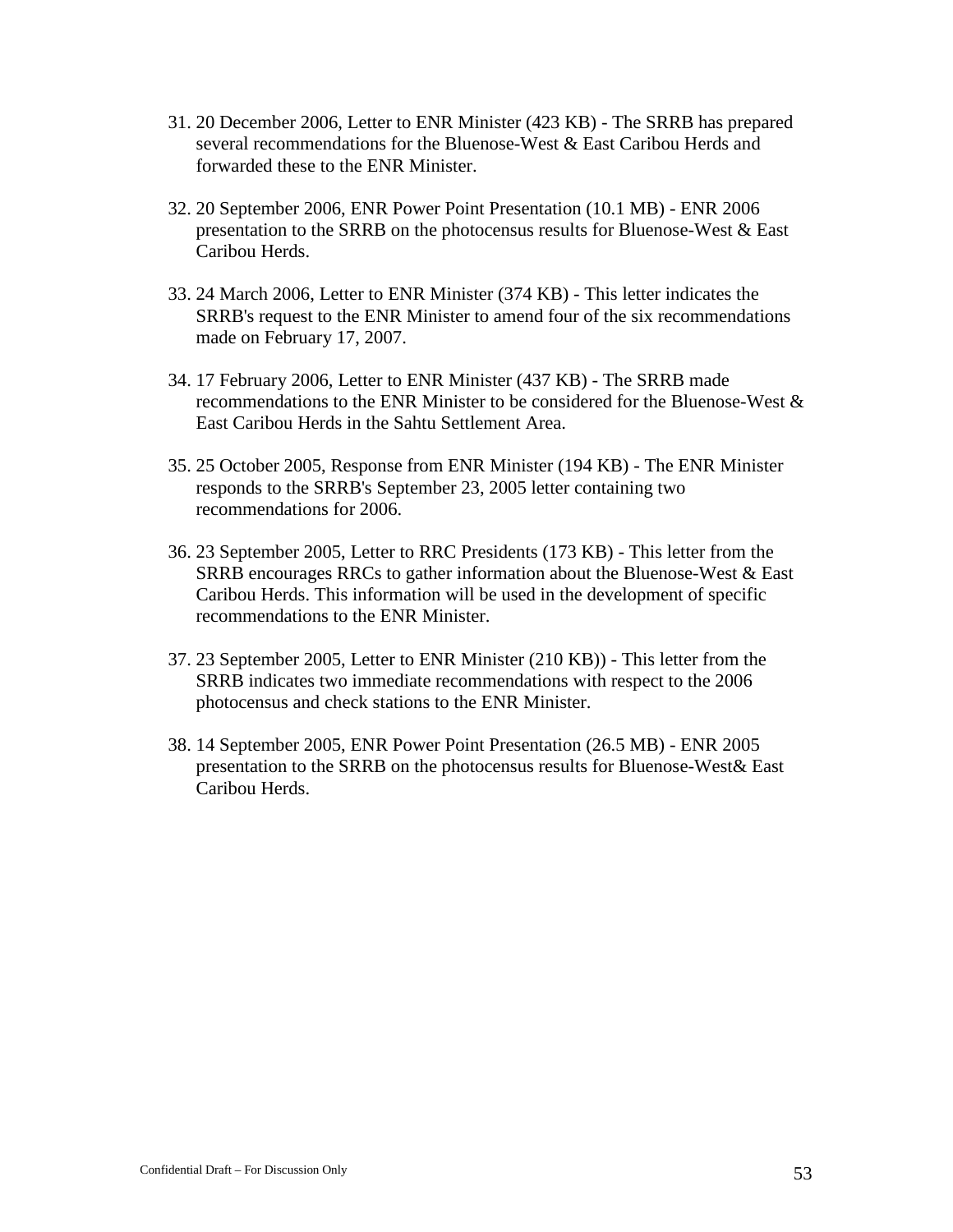#### <span id="page-53-0"></span>**APPENDIX E List of Registered Participants in the Hearing**

#### Registered Participants

- Department of Environment & Natural Resources, GNWT
	- o Susan Fleck
	- o Alasdair Veitch
	- o Boyan Tracz
	- o Marsha Branigan
	- o Jan Adamczewski
- Behdzi Ahda' First Nation
	- o Chief Richard Kochon
	- o Joseph Kochon, Band Manager
- Ayoni Keh Land Corporation
	- o Wilbert Kochon, President
	- o Alvin Orlias, Vice-President
- Behdzi Ahda' Renewable Resource Council
	- o David Codzi
- Colville Lake Elders & Community Members
	- o John B. Gully (elder)
	- o Hyecinthe Kochon (elder)
	- o John Blancho Sr. (elder)
	- o Joe Martin Oudzi (elder)
	- o Marie Kochon (elder)
	- o Simone Kochon (elder)
	- o Mary Rose Drybone (elder)
	- o Alexis Blancho (elder)
	- o Sarah Kochon (elder)
	- o Charlie Kochon (elder)
- Fort Good Hope Renewable Resource Council
	- o Roger Boniface, President
	- o Harry Harris, Member
	- o Tammy Proctor
- Norman Wells Renewable Resource Council
	- o Roger Odgaard (did not speak)
	- o Edward Oudzi (elder)
- Tulita Renewable Resource Council (did not attend)
	- o Wilfred Lennie Sr., President